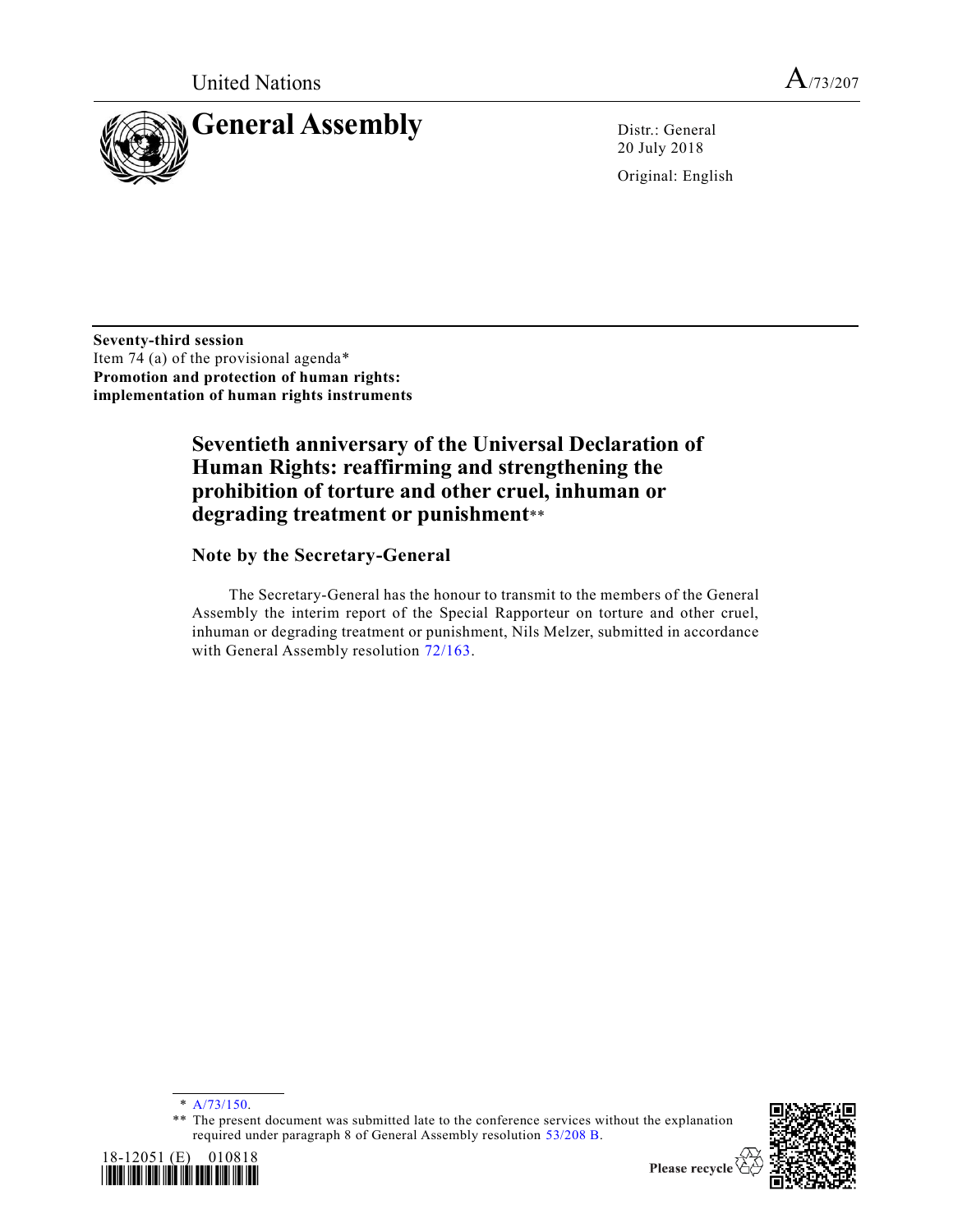# **Interim report of the Special Rapporteur on torture and other cruel, inhuman or degrading treatment or punishment**

# *Summary*

As the international community prepares to celebrate the seventieth anniversary of the Universal Declaration of Human Rights, the Special Rapporteur, in the present report, examines the achievements made on the road to realizing the absolute prohibition of torture and ill-treatment and reflects on the primary challenges facing its universal implementation today.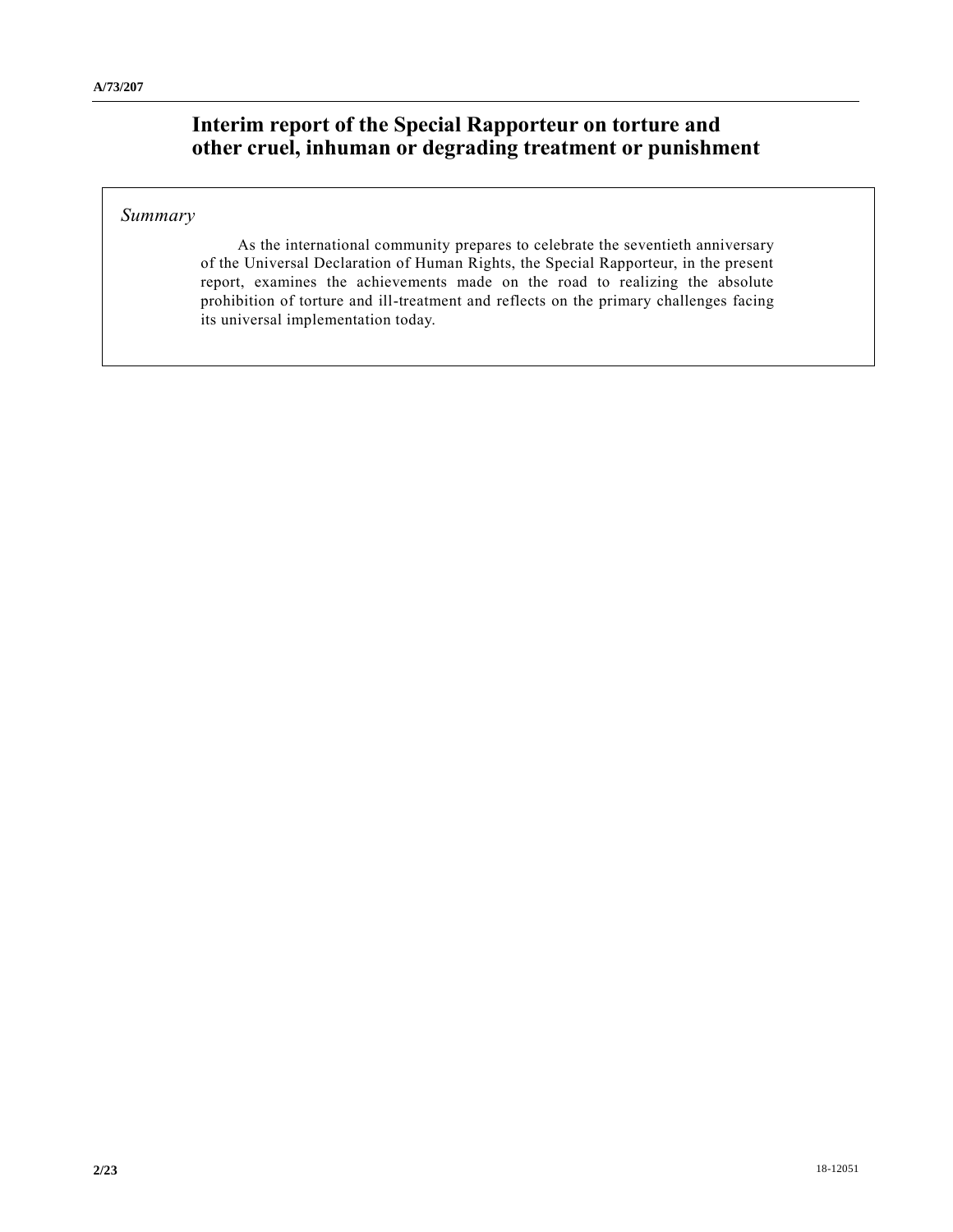# **I. Introduction**

1. The year 2018 marks the seventieth anniversary of the 1948 Universal Declaration of Human Rights. In the Declaration, which arose in the aftermath of the Second World War, it is acknowledged that "disregard and contempt for human rights have resulted in barbarous acts which have outraged the conscience of mankind " and that the "recognition of the inherent dignity and of the equal and inalienable rights of all members of the human family is the foundation of freedom, justice and peace in the world".

2. Epitomizing this new world order based on human rights and dignity, it is proclaimed in article 5 of the Declaration that "no one shall be subjected to torture or to cruel, inhuman or degrading treatment or punishment ". Thenceforth, there was to be an intransgressible barrier to torture and ill-treatment,<sup>1</sup> protecting all human beings, without exception or discrimination of any kind and regardless of jurisdic tion, territory and nationality.

3. The universal and absolute prohibition of torture and ill-treatment reflects the recognition that such abuse dehumanizes not only its victims, but also its perpetrators and, ultimately, any society in which such practices are knowingly tolerated. Torture and ill-treatment inflict lasting trauma, cripple all bonds of humanity and seriously damage entire communities. In its resolution 3452 (XXX), the General Assembly rightly declared any act of torture or ill-treatment an offence to human dignity and "a denial of the purposes of the Charter of the United Nations" (annex, para. 2).

4. In view of the fundamental importance of the prohibition of torture and illtreatment for the maintenance of international public order and based on broad stakeholder consultations, the Special Rapporteur, in the present report, takes stock of what has been achieved over the past seven decades in terms of making it a practical reality, examines some of the most serious challenges facing its uni versal implementation today and offers recommendations on how best to meet those challenges. To avoid any perception of contextual bias, references to individual State practice and related jurisprudence is made only in support of points of law and not points of fact.

# **II. Achievements**

**\_\_\_\_\_\_\_\_\_\_\_\_\_\_\_\_\_\_**

# **A. International normative framework**

# **1. Recognition of the prohibition**

5. Since the international community unequivocally condemned torture and illtreatment in the Universal Declaration of Human Rights, the legally binding prohibition of such abuse has been codified in human rights treaties, including the International Covenant on Civil and Political Rights of 1966 (art. 7), the European Convention on Human Rights of 1950 (art. 3), the American Convention on Human Rights of 1969 (art. 5), the African Charter on Human and Peoples' Rights of 1981 (art. 5), the Arab Charter on Human Rights of 2004 (art. 8), the Convention on the Rights of the Child of 1989 (art. 37), the International Convention on the Protection of the Rights of All Migrant Workers and Members of Their Families of 1990 (art. 10) and the Convention on the Rights of Persons with Disabilities of 2006 (art. 15). It is also reaffirmed in the ASEAN Human Rights Declaration of 2012 (art. 14). The prohibition of torture and ill-treatment "at any time and in any place whatsoever" has also been authoritatively recognized to reflect a general principle of law, namely

<sup>&</sup>lt;sup>1</sup> "Ill-treatment" refers to cruel, inhuman or degrading treatment or punishment other than torture.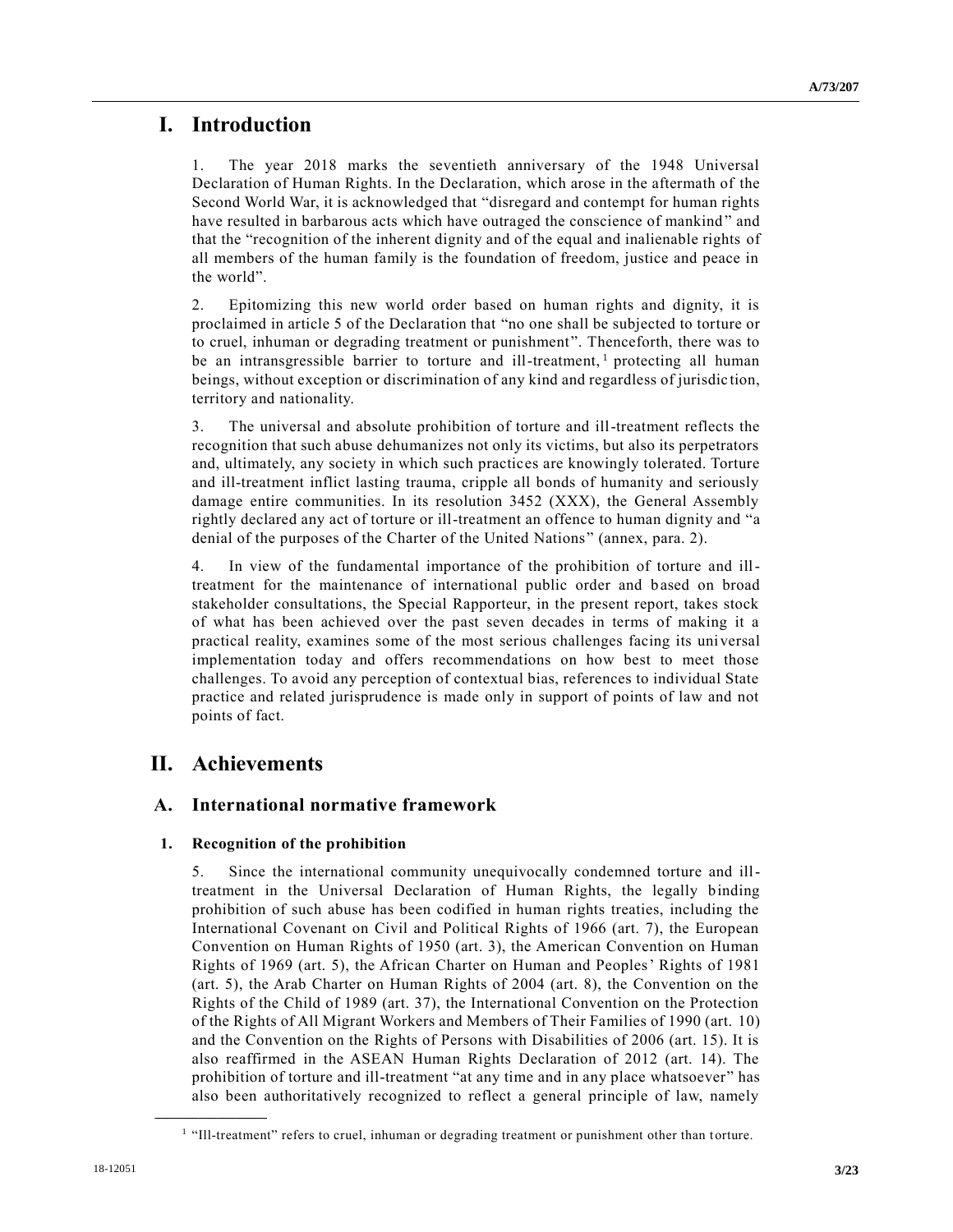"elementary considerations of humanity, even more exacting in peace than in war".<sup>2</sup> Under the Rome Statute of the International Criminal Court of 1998, the systematic or widespread practice of torture and other inhuman acts of a similar character constitute crimes against humanity (art. 7) and, where committed for reasons related to armed conflict, war crimes (art. 8). The prohibition of torture and other illtreatment is unanimously recognized as a core principle of customary international law, and the prohibition of torture is also universally recognized as having attained peremptory status (jus cogens).

#### **2. Definition of torture and ill-treatment**

6. Significant progress has also been made in identifying the defining elements of torture and ill-treatment. Several international instruments contain express definitions of torture, most notably article 1 of the Declaration on the Protection of All Persons from Being Subjected to Torture and Other Cruel, Inhuman or Degrading Treatment or Punishment of 1975, article 1 of the Convention against Torture and Other Cruel, Inhuman or Degrading Treatment or Punishment of 1984, article 2 of the Inter-American Convention to Prevent and Punish Torture of 1985 and article 7 (2) (e) of the Rome Statute of the International Criminal Court. Although those instruments do not define torture in identical terms and none precisely defines other forms of illtreatment, they have provided a solid basis for the clarification of both concepts in international and national jurisprudence, State practice and soft law instruments, and also through civil society advocacy and academic writing.<sup>3</sup> As a result, largely coherent core concepts have emerged for both torture and ill-treatment based on elements that authoritatively delineate the prohibited conduct.

7. As a generic concept, torture denotes the intentional infliction of pain or suffering on a powerless person to achieve a particular purpose, whereas ill-treatment denotes any other cruel, inhuman or degrading treatment or punishment, which does not necessarily require the intentionality and purposefulness of the act or the powerlessness of the victim  $(A/72/178$ , para. 31, and  $E/CN.4/2006/6$ , paras. 38–41). While human rights treaties establish obligations exclusively for States and, therefore, define torture and ill-treatment as acts perpetrated with the involvement of State officials, no State involvement is required for finding torture or ill-treatment under international criminal or humanitarian law. Torture and ill-treatment can take an almost endless variety of forms that cannot be catalogued in an exhaustive manner, ranging from police violence, intimidation and humiliation to coercive interrogation, from denial of family contacts or medical treatment to the instrumentalization of drug withdrawal symptoms, and from inhuman or degrading detention conditions to prolonged arbitrary detention or abusive solitary confinement, to name a few (see, for example, [A/72/178,](https://undocs.org/A/72/178) paras. 46–47, and [A/HRC/37/50,](https://undocs.org/A/HRC/37/50) paras. 26–29). While the manifold manifestations of torture and ill-treatment may not always involve the same severity, intentionality and purposeful instrumentalization of pain or suffering, all involve violations of physical or mental integrity that are incompatible with human dignity.

#### **3. Standard-setting for national implementation**

8. The specific duties of States to implement the prohibition of torture and illtreatment are set out in a number of international instruments, spearheaded by General Assembly resolution 3452 (XXX). Most importantly, under the Convention against

<sup>2</sup> *Military and Paramilitary Activities in and against Nicaragua (Nicaragua v. United States of America), Judgments, I.C.J. Reports 1986* (p. 14), with reference to the *Corfu Channel* case *(United Kingdom of Great Britain and Northern Ireland v. Albania), I.C.J. Reports 1949* (p. 4).

<sup>3</sup> Office of the United Nations High Commissioner for Human Rights, "Interpretation of torture in the light of the practice and jurisprudence of international bodies ", 2011.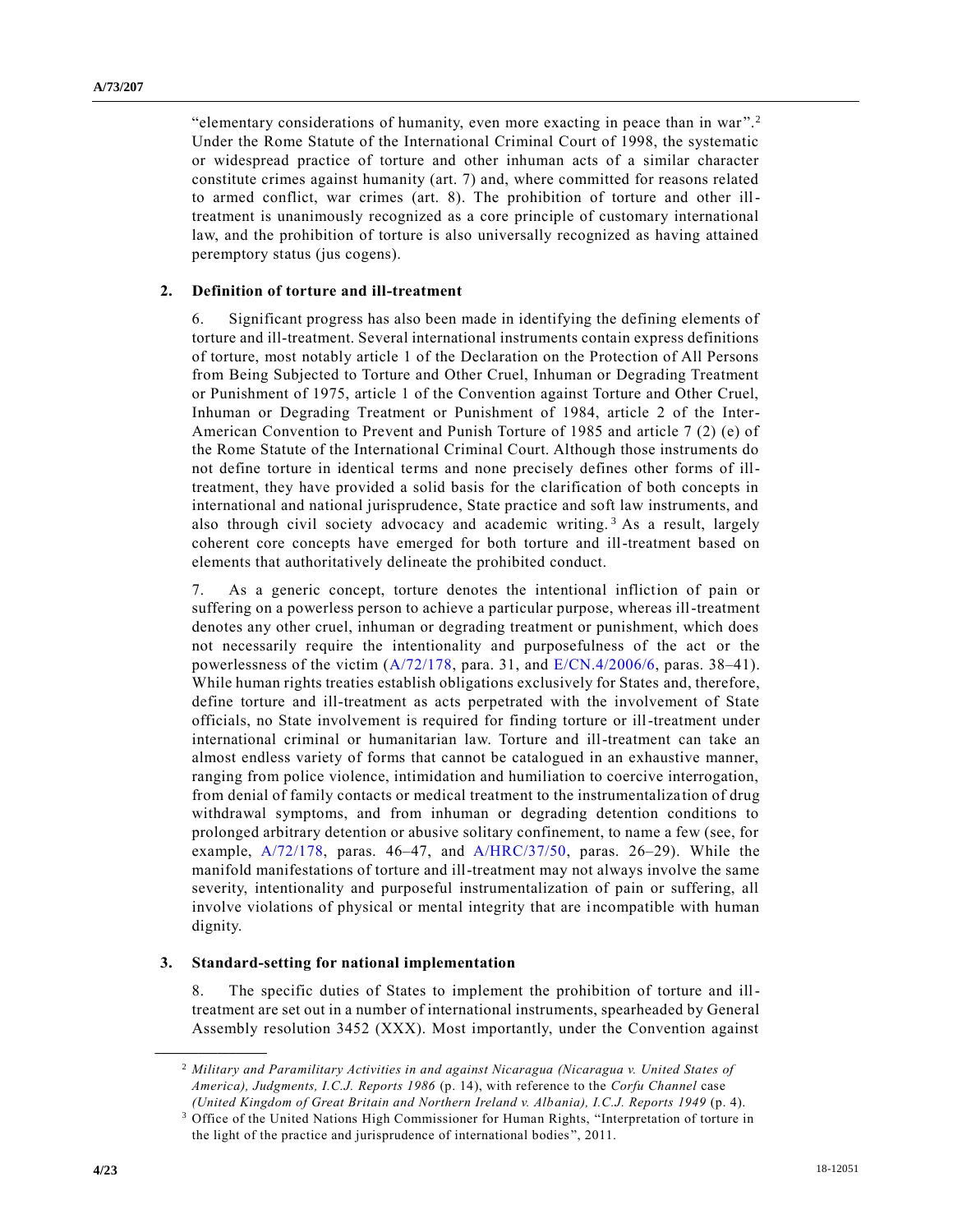Torture and Other Cruel, Inhuman or Degrading Treatment or Punishment, States are obliged to criminalize torture, investigate alleged violations and prosecute perpetrators, provide redress and rehabilitation to victims, and adopt a wide range of preventive measures. The Optional Protocol to the Convention, which entered into force in 2006, provides for monitoring, at the national and international levels, of the implementation of the Convention wherever persons may be deprived of their liberty.

9. In many regions of the world, a decisive contribution has been made by the constant and increasingly progressive jurisprudence of international human rights mechanisms and criminal tribunals, but also by regional treaties focused on giving effect to the prohibition, such as the Inter-American Convention to Prevent and Punish Torture of 1987 and the European Convention for the Prevention of Torture and Inhuman or Degrading Treatment or Punishment of 1987, and by a wide range of soft law instruments, such as: the revised Standard Minimum Rules for the Treatment of Prisoners (Nelson Mandela Rules); the Code of Conduct for Law Enforcement Officials; the Basic Principles on the Use of Force and Firearms by Law Enforcement Officials; the Principles of Medical Ethics Relevant to the role of health personnel, particularly physicians, in the protection of prisoners and detainees against torture and other cruel, inhuman or degrading treatment or punishment; the Manual on the Effective Investigation and Documentation of Torture and Other Cruel, Inhuman or Degrading Treatment or Punishment (Istanbul Protocol); the Minnesota Protocol on the Investigation of Potentially Unlawful Death; the United Nations Standard Minimum Rules for the Administration of Juvenile Justice (Beijing Rules); the United Nations Guidelines for the Prevention of Juvenile Delinquency (Riyadh Guidelines); the United Nations Rules for the Protection of Juveniles Deprived of their Liberty (Havana Rules); the United Nations Rules for the Treatment of Women Prisoners and Non-custodial Measures for Women Offenders (Bangkok Rules); the Guidelines and Measures for the Prohibition and Prevention of Torture, Cruel, Inhuman or Degrading Treatment or Punishment in Africa (Robben Island Guidelines) and the European Prison Rules.

# **B. International institutional framework**

10. Since 1948, an impressive institutional framework has been established specifically to prevent torture and ill-treatment. In addition to the judicial and quasijudicial treaty bodies that oversee the implementation of the general human rights instruments and the international criminal courts and tribunals that adjudica te a broad range of crimes, some international mechanisms focus on the prohibition of torture and ill-treatment.

11. The Committee against Torture, which is made up of independent experts, monitors the implementation of the Convention against Torture and Other Cruel, Inhuman or Degrading Treatment or Punishment by reviewing the reports of States parties, hearing individual complaints and carrying out inquiries. The Committee also publishes its interpretation of specific treaty provisions in the form of general comments.

12. Under the Optional Protocol to the Convention, the Committee is complemented by the Subcommittee on Prevention of Torture and other Cruel, Inhuman or Degrading Treatment or Punishment (Subcommittee on Prevention of Torture). Each State party to the Optional Protocol is required to set up a national preventive mechanism (NPM). During official visits to States, the Subcommittee can access any place where persons may be deprived of their liberty. It also advises Governments on how to establish NPMs and ensure that they function effectively. According to the Optional Protocol, the mandate of NPMs includes regularly examining the treatment of persons deprived of their liberty, making recommendations with a view to strengthening their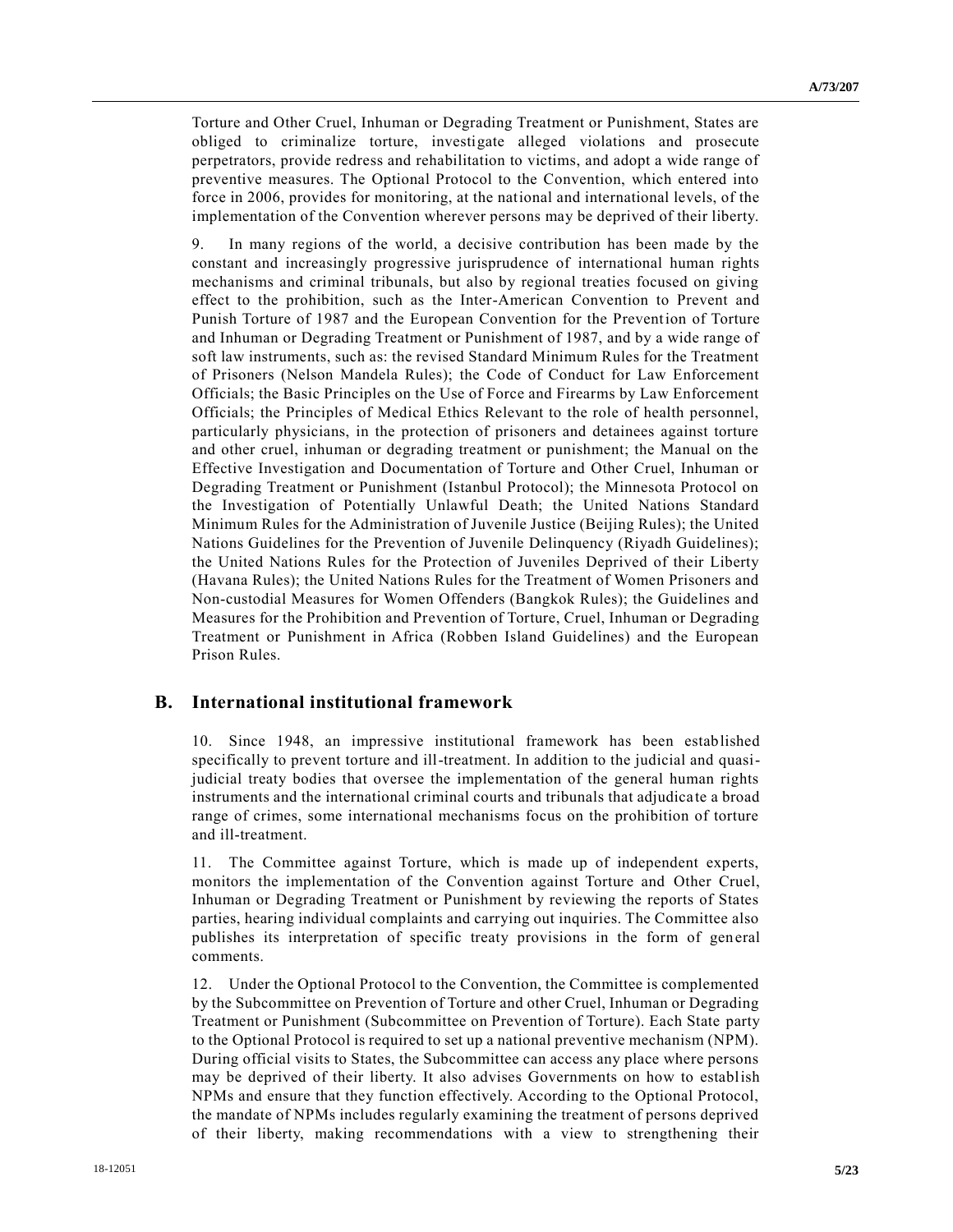protection against torture and ill-treatment and making proposals with regard to draft and existing legislation (arts. 17–23).

13. Since its establishment in 1981, the United Nations Voluntary Fund for Victims of Torture has provided more than \$180 million in aid through grants to more than 630 organizations worldwide.<sup>4</sup>

14. First appointed in 1985, the Special Rapporteur on torture and other cruel, inhuman or degrading treatment or punishment is mandated by the Human Rights Council to examine issues of torture and ill-treatment in all States Members and observer States of the United Nations, regardless of their treaty obligations. The mandate involves transmitting urgent appeals to States on behalf of individuals at risk of torture or ill-treatment and communications on allegations of past violations, undertaking fact-finding country visits and submitting thematic and activity reports to the Human Rights Council and the General Assembly.

15. The four anti-torture mechanisms are supported through the Office of the United Nations High Commissioner for Human Rights (OHCHR), which promotes and protects human rights, including the prohibition of torture and ill-treatment, through standard-setting, monitoring and implementation on the ground.

16. Outside the United Nations, the International Committee of the Red Cross (ICRC) operates worldwide as an impartial humanitarian organization to promote respect for international humanitarian law, including through visits to persons deprived of their liberty for reasons related to armed conflicts. The Geneva Conventions of 1949 oblige parties to international armed conflicts to provide ICRC with access to prisoners of war and other protected persons; under article 3 of the Conventions, States and non-State belligerents are encouraged to do the same in armed conflicts that are not of an international character.

17. Those universal bodies are complemented by monitoring and implementation mechanisms established through regional instruments.

18. In sum, since 1948, the international community has developed a wealth of normative standards and institutional mechanisms to make the universal and absolute prohibition of torture and ill-treatment a reality. Despite these remarkable achievements, however, the practice of torture and ill-treatment remains widespread around the world and public tolerance for them seems to be on the rise again. In the view of the Special Rapporteur, the situation can be traced primarily to shortcomings in national implementation, challenges to the prohibition of torture and ill-treatment, impunity and discrimination.

# **III. Challenges**

**\_\_\_\_\_\_\_\_\_\_\_\_\_\_\_\_\_\_**

# **A. Ratification of international instruments**

19. The first step towards national implementation of the international framework is for States to adopt and ratify the relevant treaties. The decision to do so is not entirely at the discretion of individual States, given the reaffirmation of human rights and dignity contained in the Charter of the United Nations, the provision in the Universal Declaration of Human Rights that "everyone is entitled to a social and international order in which the rights and freedoms set forth in the Declaration can be fully realized" (art. 28) and the peremptory character of the prohibition of torture and ill-treatment itself.

<sup>4</sup> See https://www.ohchr.org/Documents/Issues/Torture/UNVFVT/BrochureUNVFVT.pdf.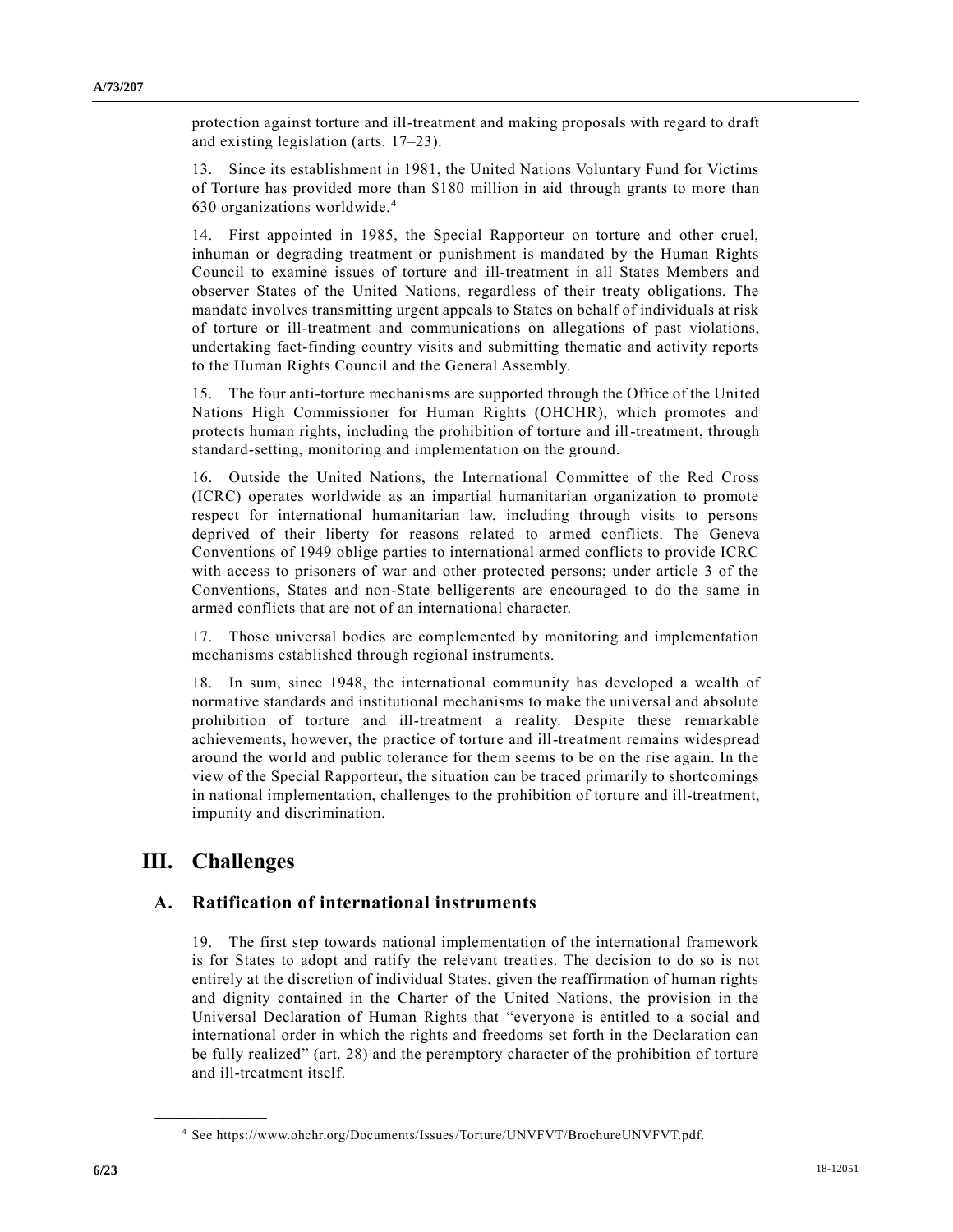20. Many States have adopted universal and regional anti-torture instruments over the past seven decades: the Convention against Torture and Other Cruel, Inhuman or Degrading Treatment or Punishment (164 States parties; 7 signatories); the Optional Protocol to the Convention against Torture and Other Cruel, Inhuman or Degrading Treatment or Punishment (88 States parties; 14 signatories); the International Covenant on Civil and Political Rights (171 States parties; 6 Signatories); the Geneva Conventions of 1949 (196 States parties) and their Additional Protocol I (174 States parties; 3 signatories) and Additional Protocol II (168 States parties; 3 signatories); and the Rome Statute of the International Criminal Court (123 States parties; 15 signatories).<sup>5</sup>

21. Despite this historically unprecedented commitment, further efforts are needed. States accounting for a sizeable portion of the world's population still have not, or not sufficiently, formalized their commitment by adopting, without reservation, treaties requiring the establishment of a normative, institutional and policy framework to effectively implement the prohibition of torture and ill-treatment.

# **B. National implementation**

# **1. National legal framework**

22. Beyond the formal recognition of their international legal obligations with regard to the prohibition and prevention of torture and ill-treatment, whether derived from treaty instruments, custom or general principles of law, States must also adopt legislative, regulatory, procedural and practical measures for their effective implementation throughout their jurisdiction, particularly in places of detention, but also in the context of law enforcement, the policing of assemblies, immigration control and active protection from various forms of interpersonal violence.

# **(a) Criminalization**

23. In order to prevent torture and ill-treatment, such abuse must be adequately criminalized and effectively prosecutable under national law. <sup>6</sup> Unfortunately, many national criminal codes still do not recognize torture as a distinct offence, employ an excessively narrow definition of that crime, or fail to criminalize its perpetration by mere consent or acquiescence of a public official. In many cases, national legislation fails to provide for sanctions reflecting the gravity of torture, for the exercise of universal jurisdiction or for the removal of statutes of limitation or immunities in respect of torture and ill-treatment.

# **(b) Investigation, accountability and redress**

24. The duty of States to investigate allegations of torture and ill-treatment and, in case of violations, to provide for accountability, reparation and rehabilitation,<sup>7</sup> is of fundamental importance with a view to ensuring justice, reconciliation and the rule of law, and preventing future violations. Nevertheless, many national legal systems still do not adequately guarantee those rights, and even establish legal obstacles to their implementation, such as limitation periods and immunities, or denial of leg al standing for victims and their families in proceedings.

<sup>5</sup> As at 15 July 2018.

<sup>6</sup> Convention against Torture and Other Cruel, Inhuman or Degrading Treatment or Punishment (arts. 2 and 4–7).

 $7$  Ibid. (arts. 12-14).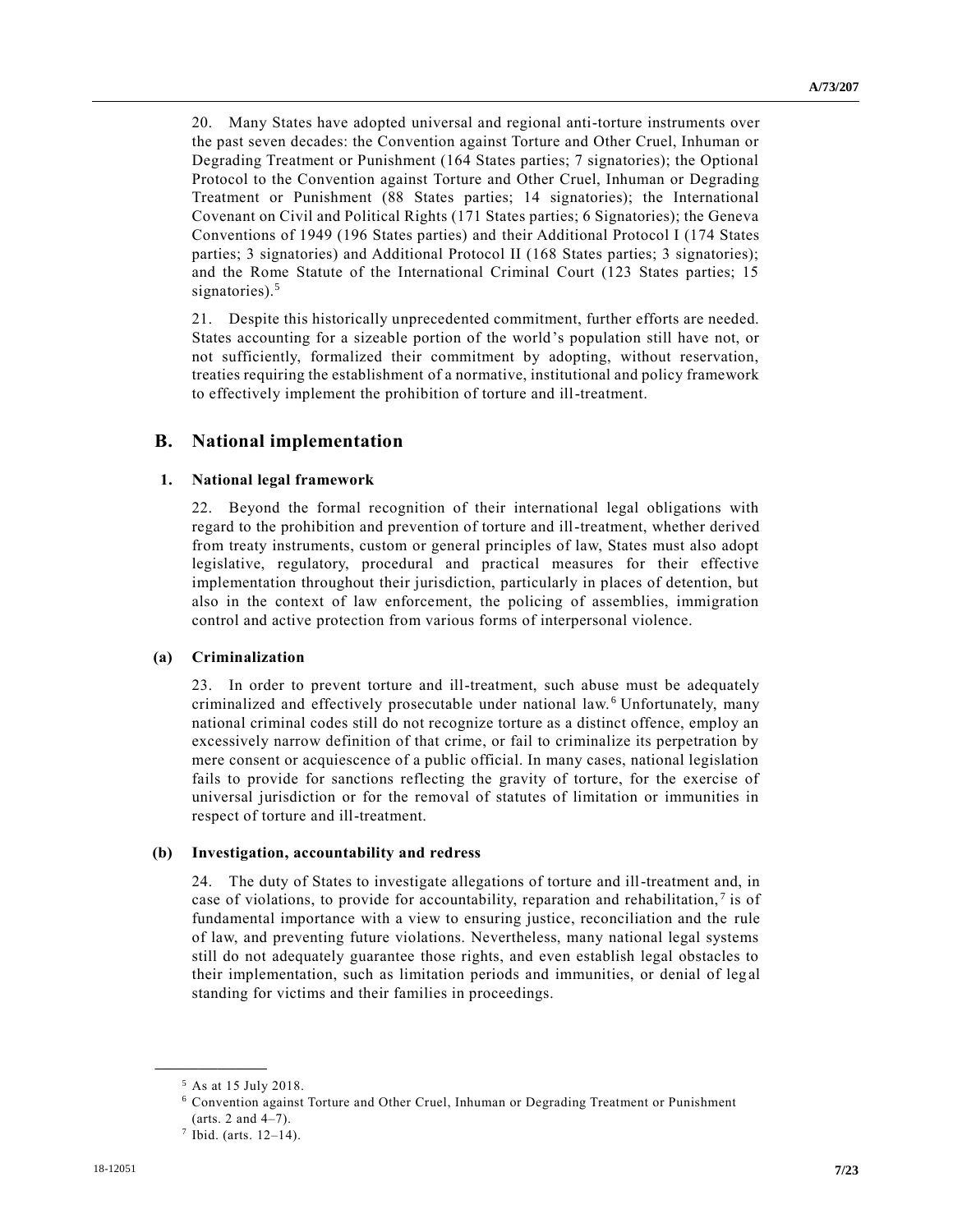### **(c) Rehabilitation**

25. In many States, specialized centres and services for the support and rehabilitation of victims of torture are scarce, difficult to access or non-existent. In spite of their obligations, most States provide no or only inadequate funding for such services. The United Nations Voluntary Fund for Victims of Torture requires annual contributions from States of at least \$12 million, but that amount has not been reached once since 2003 [\(A/72/278,](https://undocs.org/A/72/278) para. 26).<sup>8</sup>

### **(d) Preventive safeguards**

26. The risk of torture and ill-treatment is greatest in the first hours of custody and during incommunicado detention. <sup>9</sup> Therefore, preventive safeguards must be implemented immediately after arrest, including the notification of a third party, access to a lawyer and a physician and the furnishing of the detainee with information on their rights, available remedies and the reasons for arrest. In many States, either such safeguards are not adequately guaranteed under the law or their effective implementation is hindered by delays, physical inaccessibility, a lack of medical staff, public defenders and interpreters, poor infrastructure and means of communication or transport, and the failure to provide for complaints procedures and protection against reprisals.

27. Significantly more needs to be done in many States to properly train and equip law enforcement and investigative personnel in order to ensure the use of noncoercive interviewing techniques [\(A/71/298\)](https://undocs.org/A/71/298) and avoid the excessive use of force in places of detention and in the broader context of law enforcement operations  $(A/72/178, \text{para. } 46).$  $(A/72/178, \text{para. } 46).$ <sup>10</sup>

## **(e) New equipment and technologies**

28. The use of new equipment and technologies can help to prevent torture and illtreatment and hold its perpetrators accountable, for example by minimizing the use of force, enabling systematic video monitoring of investigative interviewing and replacing confession-based criminal investigations with improved forensic and other scientific processes. The emergence, however, of new types of weapons, equipment and technologies may also raise significant concerns about their possible misuse. States must therefore review and regulate the development, acquisition, trade in and use of new weapons, equipment and technologies in their national law. That includes a duty to determine whether the use of a new type of weapon, equipment or technology would, in some or all circumstances, violate the absolute prohibition of torture and ill-treatment [\(A/72/178,](https://undocs.org/A/72/178) para. 59). International mechanisms should be encouraged to develop guidance to assist States in that regard. Specific attention should be paid to so-called less lethal weapons, including electric shock devices such as tasers and stun belts, which with growing frequency are used in an excessive manner and in inappropriate contexts, but also to the possible implications of increasingly automated, or even autonomous, technologies, particularly with regard to questions of accountability for harmful or coercive measures taken without meaningful human control.

<sup>8</sup> See also https://www.ohchr.org/Documents/Issues/Torture/UNVFVT/BrochureUNVFVT.pdf.

<sup>9</sup> Richard Carver and Lisa Handley, eds., *Does Torture Prevention Work?* (Liverpool, United Kingdom, Liverpool University Press, 2016).

<sup>10</sup> Convention against Torture and Other Cruel, Inhuman or Degrading Treatment or Punishment (art. 10).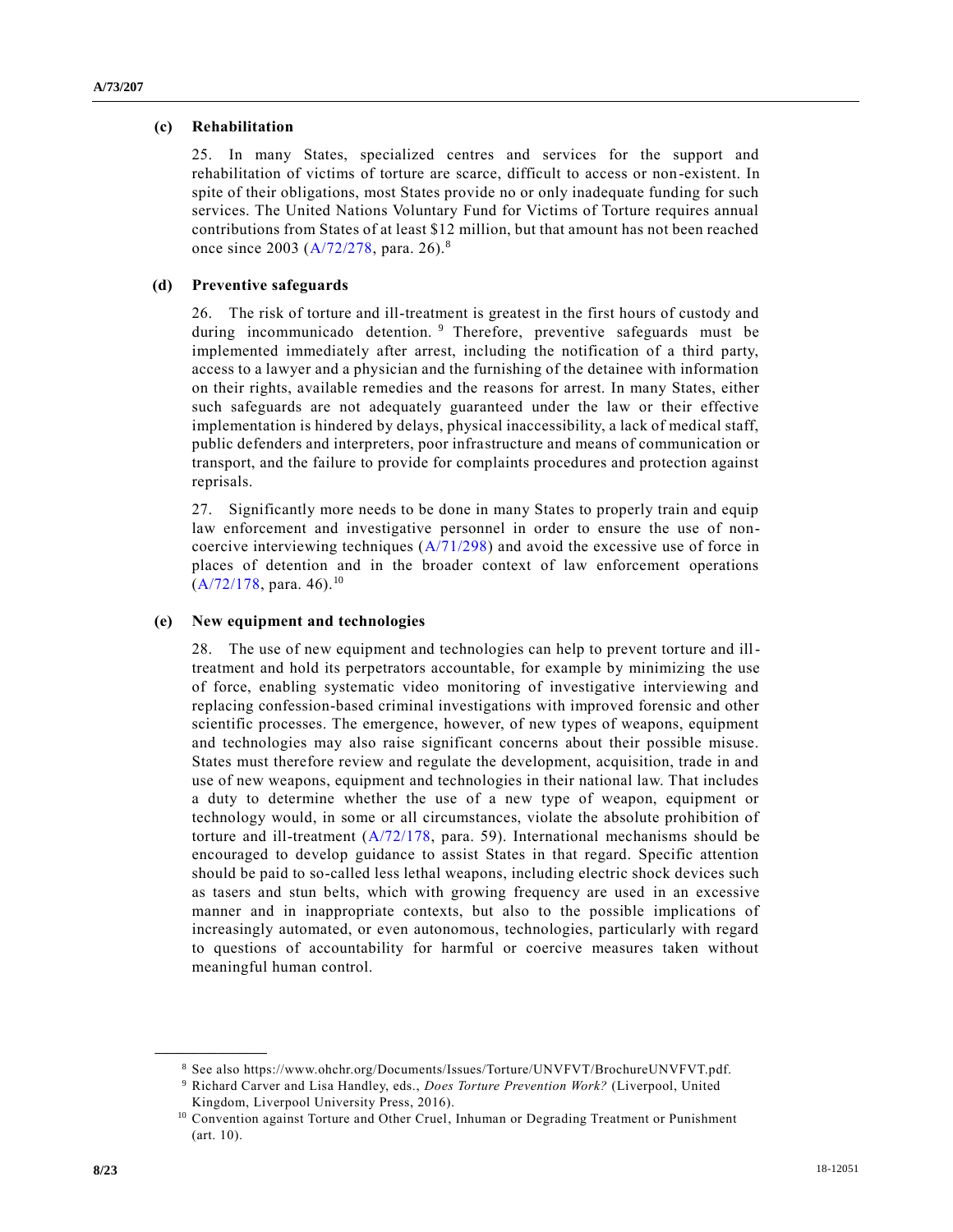#### **(f) Exclusionary rule**

29. The prohibition of torture and ill-treatment cannot be effectively guaranteed as long as evidence obtained through such abuse is admitted, de jure or de facto, in any national proceedings.<sup>11</sup> Although the exclusionary rule is clear, many States fail to provide for the investigative, forensic and judicial procedures necessary to identify and exclude such evidence. Other States allow for the exclusion only of evidence extracted under torture, although the exclusionary rule also applies to other forms of ill-treatment.<sup>12</sup> Moreover, in some States, evidence may be deemed admissible when obtained by torture or ill-treatment in a third State without the complicity of the first State, although the exclusionary rule applies irrespective of such factors [\(A/HRC/25/60,](https://undocs.org/A/HRC/25/60) paras. 23–30).

#### **(g) Non-refoulement**

30. States are under an absolute and non-derogable obligation not to remove, transfer or return any person to another State or territory where there are substantial grounds for believing that they would be in danger of being subjected to torture or illtreatment.<sup>13</sup> While non-refoulement protection under refugee law is limited to persons entitled to refugee status and allows for exceptions based on considerations of national or public security, no limitation or exception whatsoever is permissible where removal, transfer or return would expose the person in question to a real risk of torture or ill-treatment. However, most national immigration procedures do not sufficiently distinguish between the general, absolute and unconditional prohibition of refoulement in cases where there is a real risk of torture or ill-treatment and the conditional refoulement protection provided under refugee law. A range of practices introduced by States as part of recent migration policies even point towards a deliberate erosion of good faith compliance with this cornerstone principle of international law [\(A/HRC/37/50,](https://undocs.org/A/HRC/37/50) paras. 38–59).

#### **(h) Non-State actors**

31. Violence and abuse is increasingly being inflicted by a wide variety of private actors, including not only organized criminals and organized armed groups, but also corporate actors, private contractors or individual citizens acting at the instigation or with the consent or acquiescence of State officials. National legislation is often inadequate in that regard and governments frequently fail to prevent such violence, protect potential victims, particularly in the context of domestic, sexual and genderbased violence, or remove legal barriers to escaping such violence and prosecuting its perpetrators [\(A/HRC/31/57\)](https://undocs.org/A/HRC/31/57). Moreover, as the trend towards privatizing functions of the State continues, many States fail to adequately regulate such services or establish jurisdiction over extraterritorial violations committed by contractors and other non-State actors under their instruction and control, or to discharge their due diligence duties with regard to the extraterritorial acts of corporate actors established within their jurisdiction.

<sup>11</sup> Ibid. (art. 15).

<sup>&</sup>lt;sup>12</sup> See Committee against Torture, general comment No. 2 (2008) on the implementation of article 2 by States parties (para. 6), and Human Rights Committee, general comment No. 3 2 (2007) on article 14: the right to equality before the courts and tribunals and to a fair trial (para. 41).

<sup>&</sup>lt;sup>13</sup> Convention against Torture and Other Cruel, Inhuman or Degrading Treatment or Punishment (art. 3).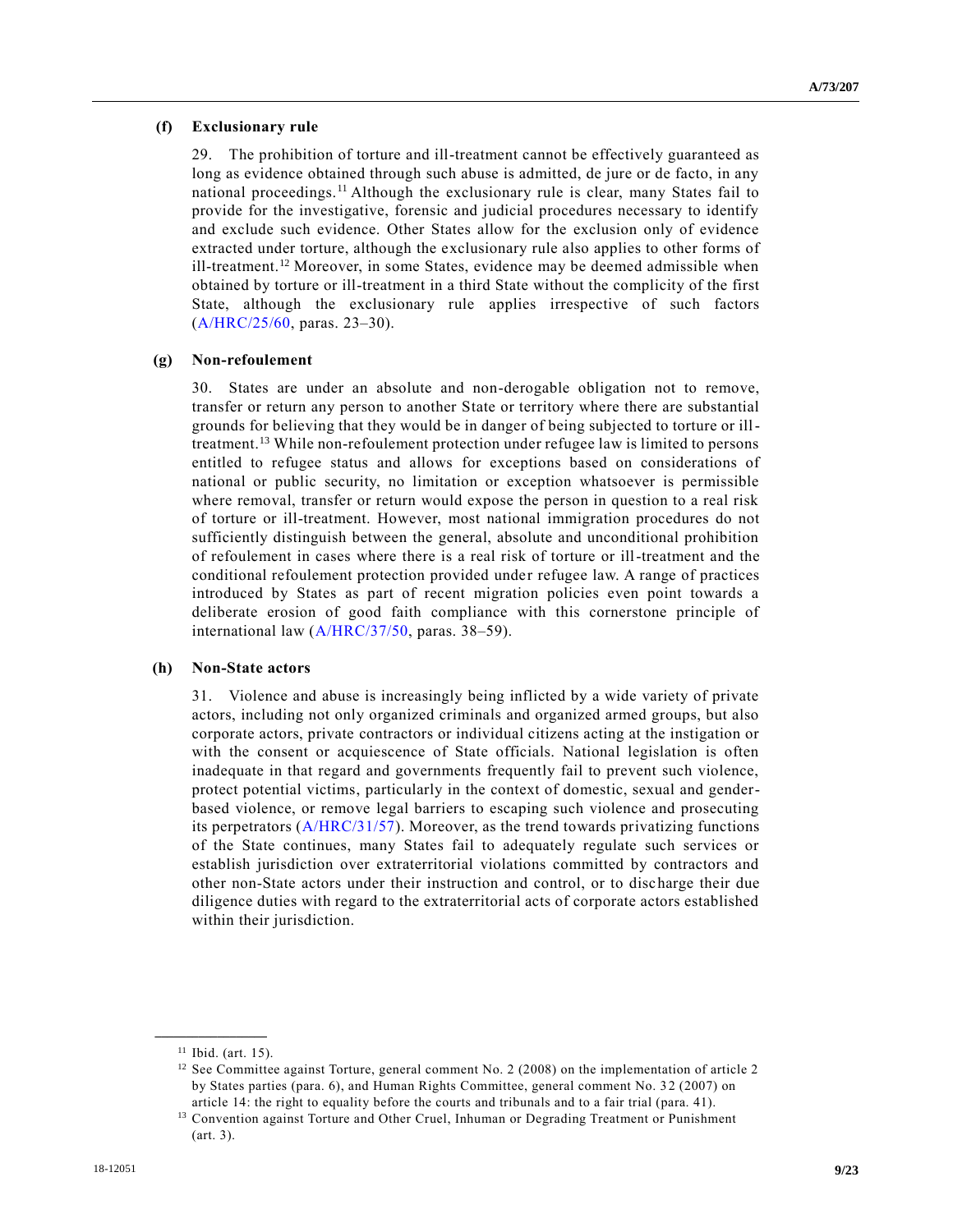#### **2. National institutional framework**

32. The effective national implementation of the prohibition of torture and illtreatment requires a robust institutional framework for the application, oversight and enforcement of the relevant norms and standards.

#### **(a) Criminal justice and complaints mechanisms**

33. Effective and independent complaints and investigation mechanisms, including prosecutorial and judicial authorities able to adjudicate violations and prosecute and punish perpetrators, are vital. In practice, non-judicial complaints mechanisms often are the weakest link in the institutional framework. In many States, such me chanisms either do not exist or are insufficiently accessible to potential victims or jeopardized by a lack of structural or functional independence and impartiality. Where such mechanisms enjoy formal independence, they often depend on the same ministry a s the service under review, resulting in conflicts of interest that gravely undermine their ability to operate as required. In many States, an alarmingly close relationship can be observed between prosecution services, the judiciary and the police, which s everely undermines the separation of powers, judicial independence and the rule of law [\(A/HRC/13/39/Add.5,](https://undocs.org/A/HRC/13/39/Add.5) paras. 79, 146–151, 174–175 and 255). The resulting pervasive culture of impunity remains a significant challenge to the eradication of torture and ill-treatment throughout the world.

#### **(b) Monitoring mechanisms**

34. The regular and independent monitoring of places of detention by specifically mandated human rights bodies and humanitarian organizations is one of the most effective safeguards against torture and ill-treatment. Oversight and transparency are therefore vital and, despite many challenges in practice, an increasing number of States are accepting the idea of regular oversight of places of detention by international bodies such as the Subcommittee on Prevention of Torture and the special procedures of the Human Rights Council, and by national bodies and institutions, including NPMs, national human rights institutions (NHRIs) and civil society organizations. ICRC has an impressive record of regular visits to persons detained for reasons related to armed conflicts, although in non-international armed conflicts access depends on the willingness of all belligerents.

35. The ratification of the Optional Protocol to the Convention against Torture and Other Cruel, Inhuman or Degrading Treatment or Punishment by 88 States and the fact that NPMs established thereunder have the power to visit, at any time, any place of deprivation of liberty, including prisons, police stations, health-care settings, immigration detention centres, social-care homes, centres for children or homes for older persons, is a very positive development. To make NPMs truly effective, States must fulfil their obligations under the Optional Protocol and establish mechanisms that are formally and de facto independent from the authorities they monitor, adequately funded and competent to monitor all places of detention regularly and conduct private interviews with any persons deprived of their liberty.

#### **(c) Broader human rights environment**

36. Torture and ill-treatment are more likely to persist in a system that lacks a strong institutional human rights framework. Conversely, the presence of robust human rights institutions can help to prevent such abuse. In particular, provided with the necessary independence and funding, NHRIs can play a substantial role in ensuring the harmonization and implementation of national laws and practices relevant to the prohibition of torture and ill-treatment. More generally, a safe environment for civil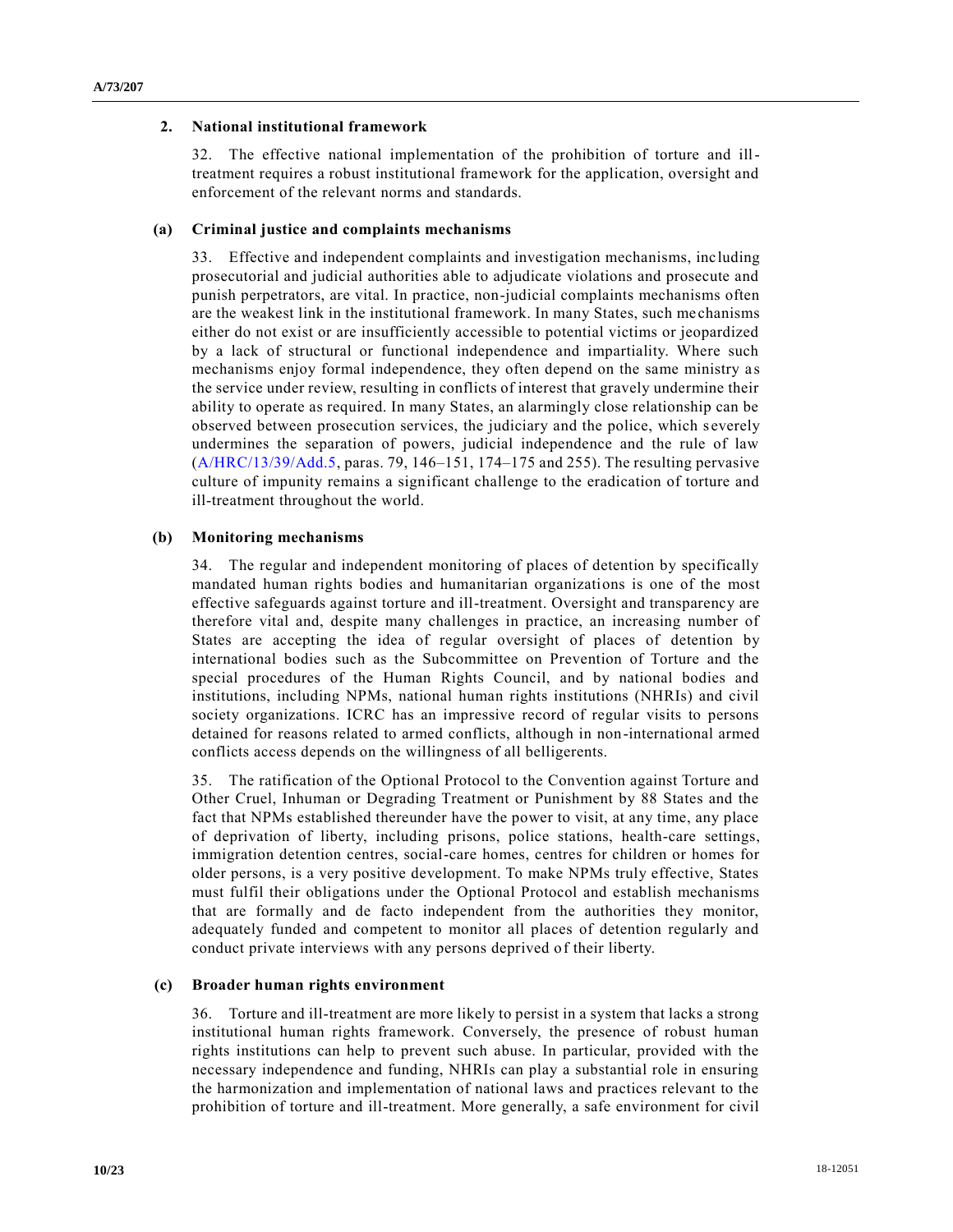society organizations and human rights defenders contributes decisively to protecting human rights and, specifically, preventing torture and ill-treatment.

37. In many States, the broader human rights environment is inadequate or lacking in resources and support. In some cases, it has recently even come under threat through increasingly repressive policies and practices. In many parts of the world, human rights defenders face harassment, persecution and threats to their physical or mental integrity or livelihood by State and non-State actors. That situation is often not only tolerated but instigated or maintained as a matter of official State policy [\(A/70/217,](https://undocs.org/A/70/217) paras. 35–77).

# **(d) Political will**

38. Perhaps the most important barrier to the effective national implementation of the prohibition of torture and ill-treatment is the absence of the political will needed to shape government policy and change institutional cultures and processes with a view to making the prohibition a reality. Even the most exemplary national framework will remain ineffective if resources and support for it are lacking.

39. A genuine national commitment to eradicating torture and ill-treatment is incompatible with tolerance for corruption, organized crime and similar structural factors that create fertile ground for such abuse [\(CAT/C/52/2,](https://undocs.org/CAT/C/52/2) paras. 72–100, and [A/HRC/37/L.32\)](https://undocs.org/A/HRC/37/L.32). Indeed, a significant proportion of allegations of torture and illtreatment received by the Special Rapporteur during country visits relate to abuse inflicted for the purpose of covering up crimes or boosting conviction statistics by coercing innocent persons to confess to offences they did not commit, or for the purpose of punishing or intimidating persons complaining about corruption schemes that lead to cruel, inhuman or degrading living conditions and treatment in places of detention or marginalized communities. Corruption further decisively affects the willingness of authorities to investigate and adjudicate allegations of torture and illtreatment, or to provide for compensation and rehabilitation. The violent consequences of corruption are exacerbated where State officials collude with organized crime in contexts such as the trafficking or smuggling of persons, human organs, narcotics and other contraband.

40. High-level, official policies may, deliberately or inadvertently, create an environment conducive to the practice of torture and ill-treatment. That certainly is the case where violent political rhetoric directly encourages the use of coercive interrogation against suspected terrorists and other "enemies" of the State. In many States, tough policies on common criminality entail an overuse of incarceration that, in turn, leads to cruel, inhuman or degrading conditions of detention: overcrowded prisons lacking in funding and personnel and with high levels of violence perpetrated by prison staff and between inmates. Similarly, the widespread overuse of solitary confinement may in itself amount to a form of torture or ill-treatment and also increases the risk of additional abuse and the likelihood that violations will go unchallenged.

41. Lastly, an area in which national and transnational policies and practices have had substantial regressive implications for the prohibition of torture and ill-treatment is irregular migration.<sup>14</sup> Widespread deterrence-based, punitive and discriminatory policies undermine the prohibition of refoulement and push increasing numbers of migrants on to irregular routes and into the hands of smugglers and traffickers. Mandatory, prolonged or indefinite criminal or administrative detention, often in

<sup>&</sup>lt;sup>14</sup> The term "irregular migrants" is used to refer to migrants failing to comply with the regular domestic immigration legislation of their current transit or destination State.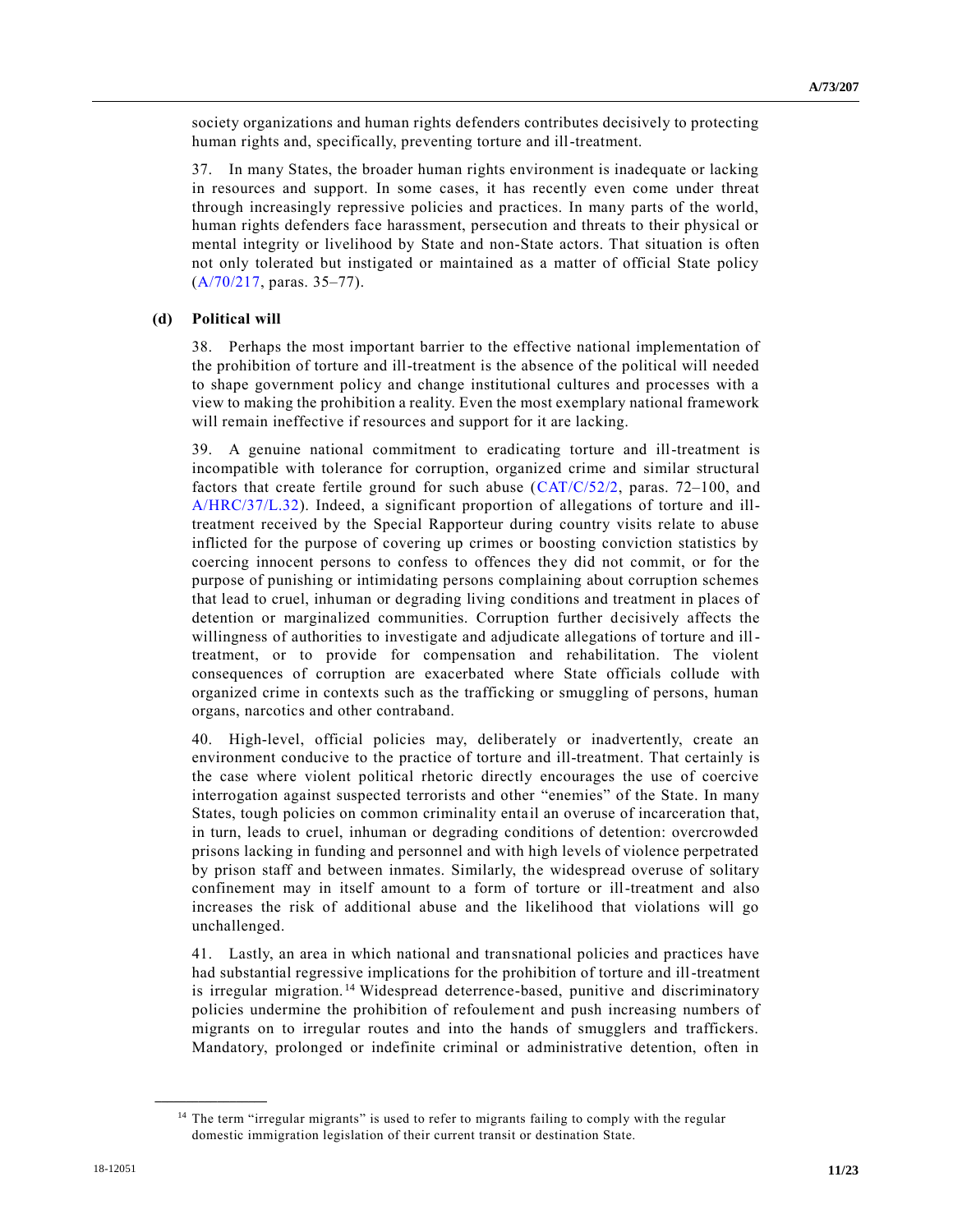appalling conditions, exposes irregular migrants to substantial risks of torture or illtreatment [\(A/HRC/37/50\)](https://undocs.org/A/HRC/37/50).

42. With regard to State authorities operating on the "front lines", such as law enforcement and security personnel, prison staff and immigration officials, misguided institutional cultures are often conducive to the spread of torture and ill-treatment. In far too many national law enforcement systems, torture and ill-treatment are not effectively discouraged, confessions continue to be favoured and investigative outcomes are rewarded irrespective of the method used to achieve them. Political pressure to deliver results, appraisal systems focused on the number of crimes "solved" or convictions secured, combined with a lack of resources for forensic support and of training in modern criminal investigation techniques, often lead to coercive interrogation being seen as a "shortcut" to delivering the expected results, despite substantial evidence of its ineffective and counterproductive nature [\(A/71/298,](https://undocs.org/A/71/298) paras. 10–12 and 16–22). Conversely, a practice-oriented, systematic integration of the prohibition of torture and ill-treatment within policing culture not only significantly decreases the risk of excessive use of force and other forms of torture and ill-treatment, but also increases the population's trust and cooperation, making policing more effective and promoting the rule of law.

# **C. Direct challenges to the prohibition**

#### **1. Misinterpretation**

43. Certain circumstances may give rise to genuine uncertainty regarding the precise scope of the prohibition of torture and ill-treatment. In case of uncertainty as to the permissibility of a particular act, omission or situation, the prohibition must be interpreted in good faith and in the light of its object and purpose as reflected, inter alia, in international jurisprudence and the standards and guidelines developed for its implementation. If doubt persists, States should always err on the side of caution, given that the act, omission or situation in question can be permissible only once its qualification as torture or ill-treatment has been affirmatively excluded. Particular interpretive caution is required in circumstances involving persons with specific vulnerabilities, which may increase the likelihood of the prohibition being breached.

44. Under legislation in some States, corporal punishment is still provided for and domestic violence and chastisement, in particular against women and children, are tolerated. That must be regarded as incompatible with a contemporary understanding of human dignity and, therefore, cannot be justified as "lawful sanctions" within the meaning of article 1 of the Convention against Torture and Other Cruel, Inhuman or Degrading Treatment or Punishment.<sup>15</sup> Although the death penalty is not formally prohibited under international law, the wording of article 6 of the International Covenant on Civil and Political Rights and the adoption of its Second Optional Protocol clearly indicate an international commitment to work towards its abolition. It is the considered view of the Special Rapporteur that the circumstances accompanying the practice of the death penalty, including the "death row phenomenon", almost invariably inflict a degree of pain and suffering on convicts and their relatives, which cannot be reconciled with the prohibition of torture and illtreatment and the underlying principle of human dignity (see [A/67/279,](https://undocs.org/A/67/279) paras. 42–51 and 78).

<sup>&</sup>lt;sup>15</sup> See also Human Rights Committee, general comment No. 20 (1992) on article 7: prohibition of torture or other cruel, inhuman or degrading treatment or punishment (para. 5), and ICRC, *Customary International Humanitarian Law*, vol. I (Cambridge, United Kingdom, Cambridge University Press, 2009), rule 91.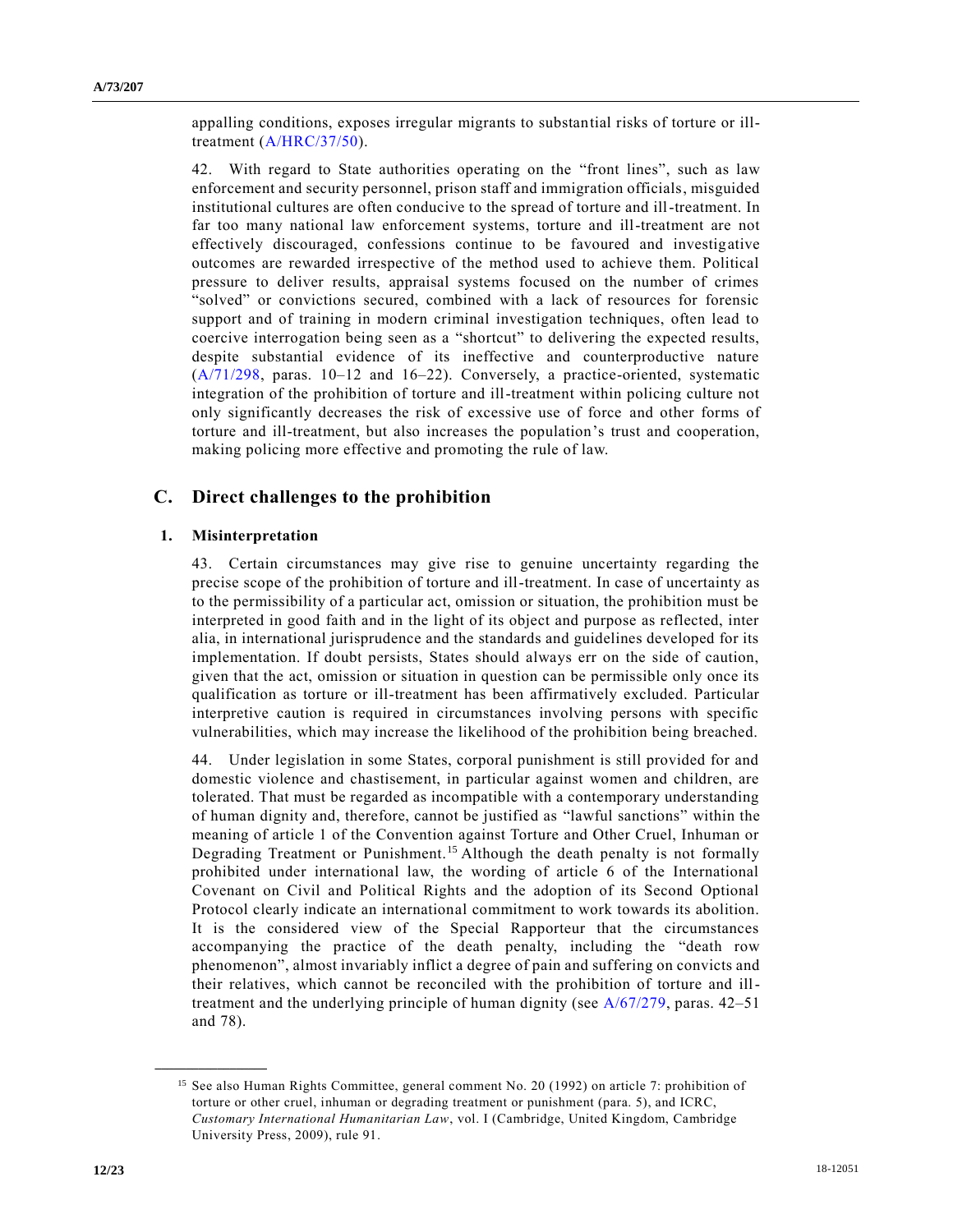45. Recently, States have even increasingly attempted to reinterpret certain coercive interrogation practices as not violating the prohibition of torture and ill-treatment, predominantly in the context of counter-terrorism and counter-insurgency (see [A/71/298,](https://undocs.org/A/71/298) para. 9, and [A/59/324,](https://undocs.org/A/59/324) paras. 14–16). Arguments are continually made for narrowing the definition of the prohibited conduct, for example by over-emphasizing the criterion of the "severity" of the pain and suffering inflicted and, in particular, by requiring that serious injury or long-term harm ensue before the action is considered to be in violation of the prohibition. That trend has been accompanied by the emergence of euphemistic terminology, such as "enhanced interrogation" or "pressure techniques", and by the increasing use of methods specifically designed to avoid leaving physical traces, such as stress positions, sleep deprivation, suffocation, hooding or blind-folding, and long-term exposure to physical discomfort, mental pressure and sensory destabilization.

46. In the view of the Special Rapporteur, it is difficult to envisage any realistic scenario of the intentional and purposeful infliction of pain and suffering on a powerless person that would not amount to torture. Without doubt, intentionally inflicting pain or suffering on a powerless person for purposes such as coercion, intimidation, punishment or discrimination always amounts to torture, irrespective of whether the intended pain or suffering is caused by a single method or the accumulation of multiple techniques and circumstances, and regardless of whether the pursued purpose is achieved instantaneously, only after repeated or prolonged exposure, or cannot be achieved at all due to the victim's resilience or other intervening circumstances. Moreover, it must be recalled that any cruel, inhuman or degrading treatment or punishment, regardless of whether it may be formally qualified as torture, is unlawful and cannot be justified under any circumstances.

#### **2. Justification**

47. Despite the absolute and non-derogable character of the prohibition, the idea persists that torture or ill-treatment can be justified in exceptional circumstances. Particularly in counter-terrorism, the use of coercive interrogation has been portrayed as a "necessary evil" to ensure public safety and national security, a narrative that has been widely replicated in TV series and other mainstream entertainment and which seems to have strongly influenced an increased public tolerance for torture. Most notably, based on the so-called "ticking bomb" scenario, it is argued that the duty of States to protect the lives of their inhabitants should take precedence over the protection of terrorist suspects against torture when coercive interrogation is perceived as being absolutely necessary to "extract" information required to locate and neutralize a bomb threatening many innocent lives.

48. Exceptionalist narratives such as the "ticking bomb" scenario are fundamentally flawed on several levels. First, from a practical perspective, interrogators can rarely be certain as to whether a suspect really possesses the required information and whether the alleged bomb exists or simply has been invented in order to spread terror, thus entailing a significant risk of error. Second, as a matter of logic, even when suspects possess the required information, they have little reason to tell the truth, as false information can equally interrupt the torture and cause interrogators to lose time verifying the information without being able to neutralize the presumed bomb. Third, from a policy perspective, to permit the use of torture even in the most exceptional circumstances necessarily requires the creation of a system, policy and culture of torture, with interrogators being "trained" accordingly. Experience shows that, once that process has taken place, torture and ill-treatment invariably become a pervasive practice that is impossible to control (see also [A/HRC/13/39/Add.5,](https://undocs.org/A/HRC/13/39/Add.5) para. 56). Fourth, from a legal perspective, the "ticking bomb" narrative is based on the misleading rationale that torture should be permitted as a necessary means of last resort, whereby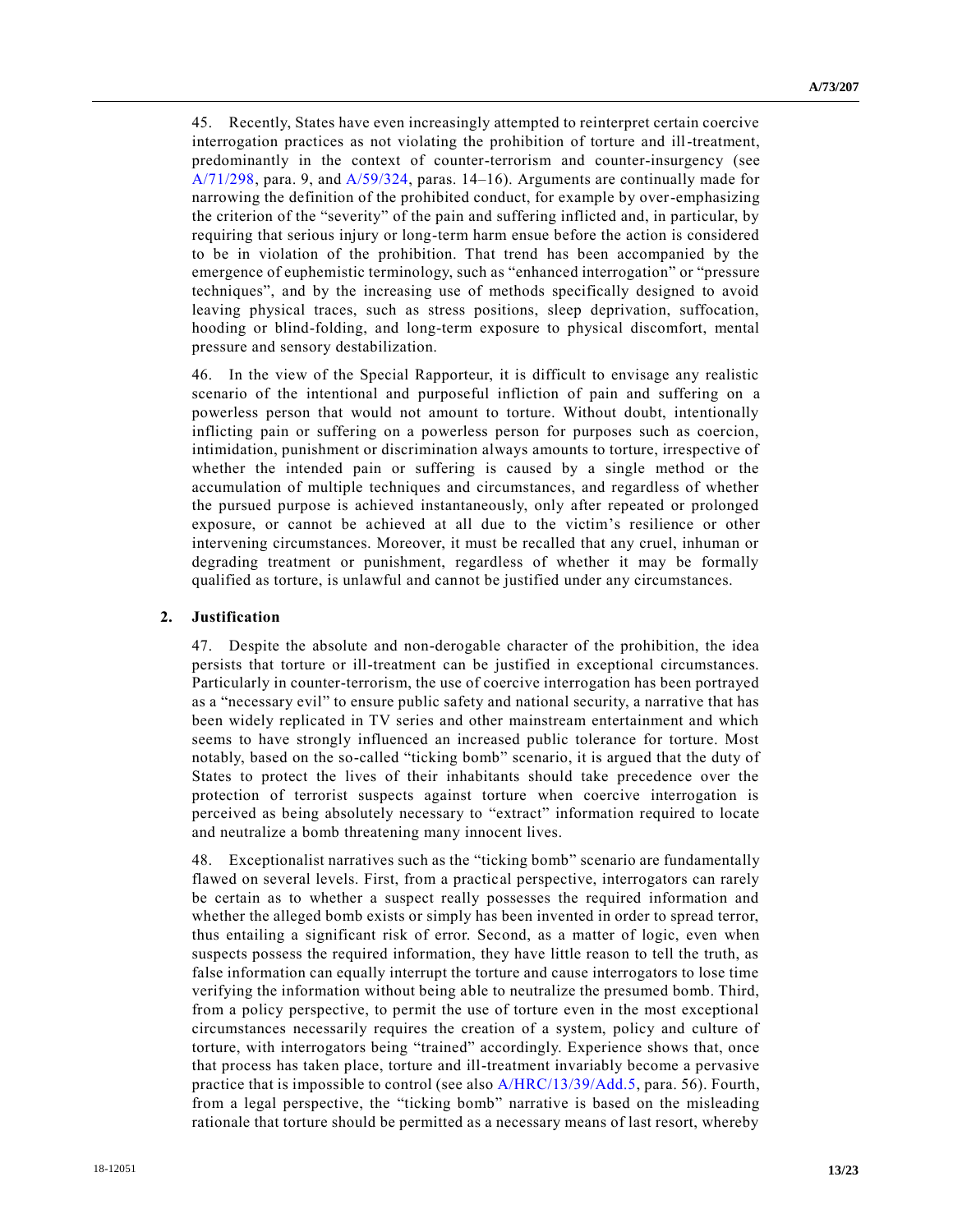its infliction must be regarded as proportionate in view of the gravity of the harm to be prevented by saving many lives. However, even if torture did work in such exceptional circumstances, it would still not be permissible under international law. While arguments of necessity, proportionality and lawful purpose may govern the permissibility of interference with qualified human rights, such as freedom of expression and, in extremis, even the right to life, they are legally incapable of justifying violations that are absolutely prohibited, such as torture, slavery and genocide. Fifth, from a global governance perspective, it must be stressed that abhorrent practices such as torture, slavery and genocide have been absolutely prohibited as a matter of universal jus cogens not because they never "work" in practice but because all of them irreparably destroy the humanity and integrity of the victims, the perpetrators and, ultimately, society as a whole. As this mandate stated shortly after the attacks of 11 September 2001, calling into question the prohibition of torture and other ill-treatment in the context of counter-terrorism amounts to "signalling to the terrorists that the values espoused by the international community are hollow and no more valid than the travesties of principle defended by the terrorists" [\(E/CN.4/2002/76\)](https://undocs.org/E/CN.4/2002/76).

49. In view of this fundamental challenge to the prohibition of torture and illtreatment today, the Special Rapporteur appeals to States to remember that article 5 of the Universal Declaration of Human Rights was a reaction to the abhorrent policies and practices of the Second World War. It is profoundly shocking to contemplate that, as the last generations of survivors of that conflict disappear, so could the incontrovertible lessons drawn from the atrocities they witnessed, thus seriously endangering one of the greatest achievements in human history. In the view of the Special Rapporteur, to question the absolute character of the prohibition of torture and ill-treatment is not a legitimate enquiry of law or policy, but amounts to a shortsighted, self-destructive and irresponsible attack on the very foundations of the postwar new world order based on peace, justice and human dignity. Current world leaders bear the historical responsibility for how they choose to react to this fundamental challenge.

# **D. Impunity**

#### **1. State responsibility**

50. In recent years, States have increasingly tended to avoid their international obligations by "delegating" the practice of torture and ill-treatment to other States or non-State actors or by knowingly tolerating or even benefiting from such practices by other States or non-State actors.

#### **(a) Outsourcing**

51. Many States increasingly outsource part of their traditional public services to private contractors, including military, intelligence and law enforcement functions. Outsourced activities can include, for example, the protection of specific persons, objects and infrastructure, the policing of assemblies, the transport and interrogation of suspects, and the management of facilities for migrants, of institutions for institutionalized care, and even of prisons and penitentiaries. Particularly where detention facilities are understaffed and under-resourced, there also has been a trend towards the de facto "delegation" of internal prison management to dominant groups of inmates.

52. This development generally has not been accompanied by sufficiently strong national regulation, oversight and accountability structures to control and enforce the compliance of corporate actors and other private contractors with human rights, thus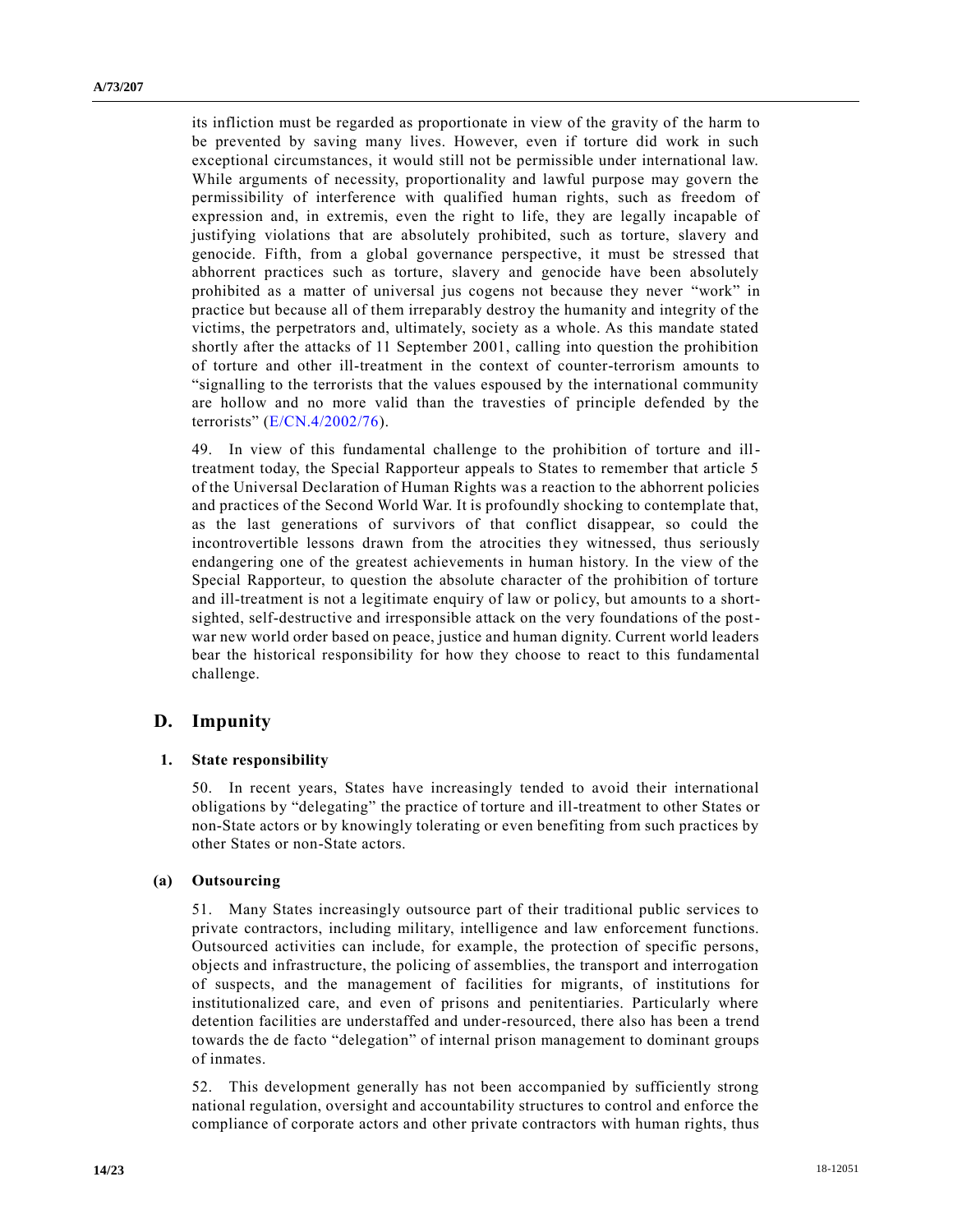resulting in widespread impunity for violations [\(A/HRC/34/54,](https://undocs.org/A/HRC/34/54) para. 47, and [A/HRC/28/68,](https://undocs.org/A/HRC/28/68) para. 52). Under international law, however, States cannot absolve themselves of their responsibility for torture and ill-treatment carried out on their behalf, under their direction or control, at their instigation or with their consent or acquiescence. States are obliged to take effective measures with a view to prohibiting and preventing torture and ill-treatment in all such circumstances and providing redress to the victims.<sup>16</sup>

#### **(b) Extraordinary renditions**

53. A particularly deplorable practice that has proliferated in the context of counterterrorism involves transferring detainees without due process to another country or territory for interrogation under torture and ill-treatment. Many States have facilitated such "extraordinary renditions", including by allowing the use of their airspace and airports, or by hosting "black sites" where torture and ill-treatment occurred [\(A/HRC/13/42\)](https://undocs.org/A/HRC/13/42). Although the practice of renditions seems to have subsided significantly in recent years, the transparency, accountability, redress and reparations offered in respect of past practices remain grossly inadequate, with responsible officials being shielded from prosecution and investigations being plagued by a lack of independence, political will and other obstacles, thereby seriously undermining the prohibition of torture and ill-treatment.

#### **(c) Arrival prevention, readmission agreements and diplomatic assurances**

54. In the context of migration, States increasingly conclude cooperation agreements with other States or non-State actors aiming to circumvent the prohibition of *refoulement* through the externalization of borders and procedures, or through extraterritorial "pushback" and "pullback" operations. In particular, "pullbacks" are designed to physically prevent migrants from leaving a (retaining) State or territory, or to forcibly return them there, before they can reach the jurisdiction of their destination State. In addition to their direct impact on the rights and safety of migrants, such practices have also facilitated the almost uncontrolled spread of abuse by a wide variety of individuals, including corrupt State officials and organized criminals. It must be reiterated that any participation in, or instigation and support of, such operations may give rise to complicity in, or joint responsibility for, the resulting human rights violations, including torture and ill-treatment [\(A/HRC/37/50,](https://undocs.org/A/HRC/37/50) paras. 8 and 59).

55. Many States also conclude readmission agreements with other States, by which migrants are expelled without an individualized risk assessment to States that have been found to be "safe" on the basis of generalized criteria. This practice is incompatible with the procedural requirements of the prohibition of refoulement and may well amount to collective expulsion [\(A/HRC/37/50,](https://undocs.org/A/HRC/37/50) para. 46).

56. Lastly, there is a widespread State practice of expulsions carried out based on diplomatic assurances by the receiving State that the person in question will not be subjected to torture or ill-treatment. In practice, diplomatic assurances are sought from States that are reasonably believed to practice torture and ill-treatment and the sending State generally lacks genuine interest in discovering subsequent noncompliance by the receiving State. Even in conjunction with post-return monitoring mechanisms, therefore, diplomatic assurances are inherently incapable of providing sufficient protection against such abuse. The practice also expresses a disturbing complacency and acquiescence by the sending State with regard to merely selective

<sup>16</sup> Committee against Torture, general comment No. 2, para. 15.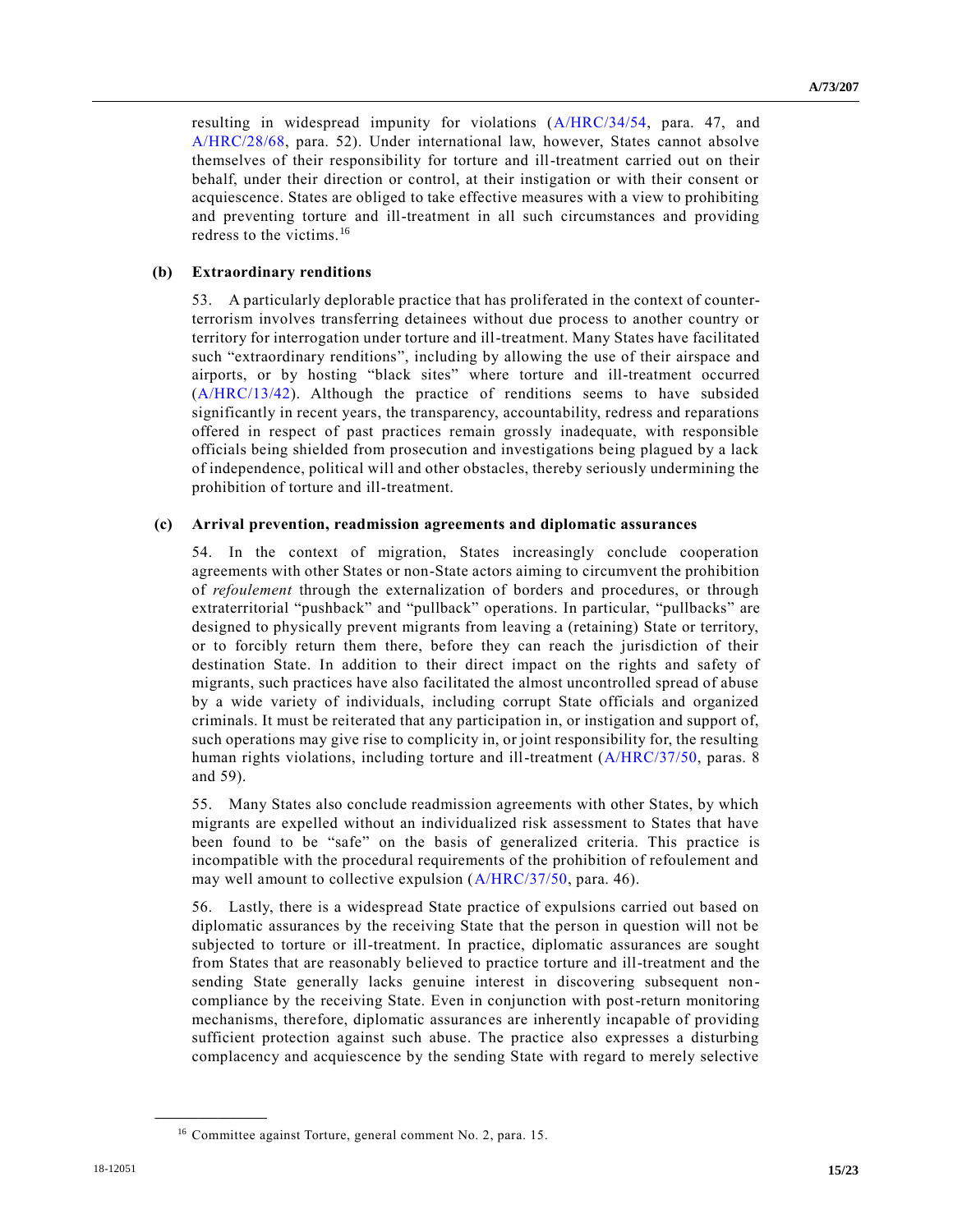compliance with the prohibition of torture and ill-treatment by the receiving State [\(A/HRC/37/50,](https://undocs.org/A/HRC/37/50) paras. 47–50).

# **(d) Intelligence exchanges**

57. Intelligence exchanges, particularly in the context of counter-terrorism, continue to undermine the prohibition. In many States, the use of information by intelligence services that may have been obtained by torture or ill-treatment in other countries is still not prohibited or has even been publicly condoned. Such intelligence exchanges have created a "market" for information obtained through torture and illtreatment [\(A/HRC/25/60,](https://undocs.org/A/HRC/25/60) paras. 37–38) and, in many cases, may well involve complicity in the perpetration of such abuse. Just as is the case for judicial and administrative proceedings, the gathering and exchange of intelligence are conducted to establish the basis for potentially significant decisions by State authorities and, therefore, trigger due diligence obligations with regard to the prevention of torture and ill-treatment [\(A/HRC/10/3,](https://undocs.org/A/HRC/10/3) paras. 55–57). In the view of the Special Rapporteur, any good faith interpretation of the exclusionary rule in line with its object and purpose necessarily must entail its applicability not only to judicial and administrative proceedings, but also to intelligence and executive decisions of any kind [\(A/HRC/16/52,](https://undocs.org/A/HRC/16/52) para. 56).

#### **2. Individual accountability**

58. The prohibition of torture and ill-treatment cannot be effectively implemented without individual accountability. Reliable investigation and prosecution mechanisms not only ensure sanctions and redress, but also have a deterrent effect against the occurrence of violations in the first place. In practice, however, the overwhelming majority of perpetrators are never held legally to account and, of those who are, few receive sanctions commensurate with the gravity of their crimes. Widespread failure to hold perpetrators, whether State officials or non-State actors, accountable creates a persistent environment of impunity conducive to torture and ill-treatment. Such shortcomings are often compounded by formal obstacles to individual accountability in national law, such as the application of statutes of limitation, blanket amnesties, immunities and other jurisdictional impediments. The Special Rapporteur is of the view that such obstacles are not compatible with the duty of States to ensure the effective prevention of torture and ill-treatment, the investigation of violations, the punishment of perpetrators and the provision of the required redress, reparation and rehabilitation for victims of such abuse.

#### **3. Non-State actors**

59. States often do not sufficiently protect individuals and populations against violence and abuse at the hands of non-State actors, such as organized armed groups, militias and criminal networks, but also corporate actors and private individuals. Where committed for reasons related to an armed conflict, or at the instigation or with the consent or acquiescence of State officials, such violence and abuse generally amount to torture and ill-treatment. Irrespective of the precise circumstances, however, States are legally obliged to take all reasonable measures to protect any individual or group within their jurisdiction exposed to violence and abuse, including gender-based, ethnic or any other discriminatory violence, harmful practices such as female genital mutilation and domestic violence and trafficking in human beings, especially of women and children. This can also entail a duty to retract or revise official policies which, deliberately or inadvertently, create an environment conducive to violence and abuse on the part of non-State actors, such as "tough" policies on irregular migration and petty crime, or complacency regarding domestic, xenophobic or homophobic violence [\(A/HRC/31/57](https://undocs.org/A/HRC/31/57) an[d A/HRC/37/50,](https://undocs.org/A/HRC/37/50) paras. 30–37).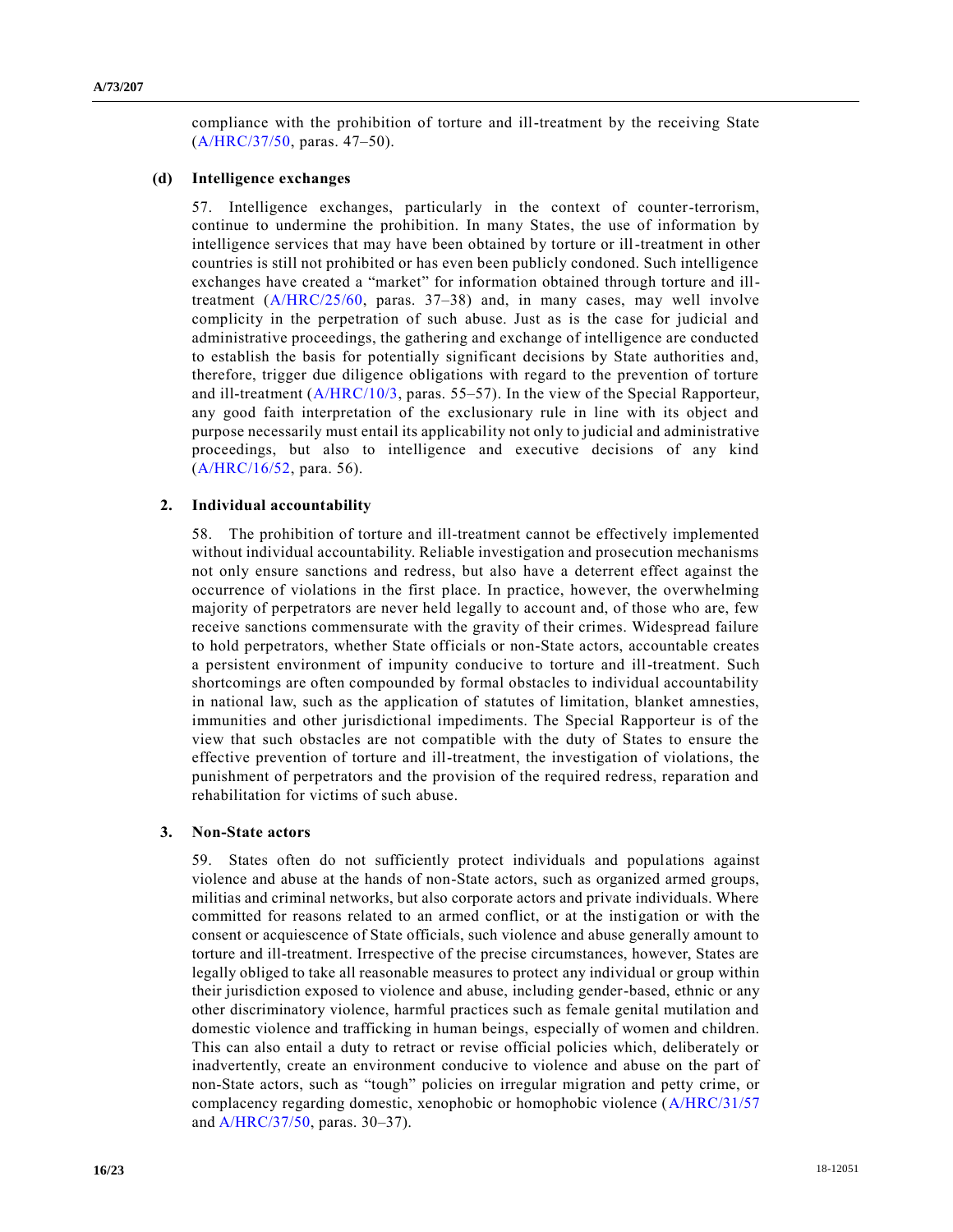# **E. Discrimination**

60. In practice, protection against torture and other ill-treatment is not guaranteed equally to everyone without discrimination. In particular, a substantial connection can be observed between social marginalization and other vulnerabilities, on the one hand, and an increased exposure to risks of torture and ill-treatment, on the other.

## **1. "Suspect" individuals and communities**

61. Particularly in the context of counter-terrorism, organized crime and internal armed conflict, but more recently also in the context of irregular migration, there has been a rise in rhetoric, according to which certain persons or groups, owing to the threat they are perceived to represent or the crimes they are suspected of having committed, cannot or should not be granted human rights protections that may pose an obstacle to the protection of public security and "law and order". The identification of such "suspect" individuals or communities often occurs based on nothing more than varying combinations of criteria such as migration status, religion, gender, age, socioeconomic background and ethnic or racial factors, and entails a significant risk of discrimination and abuse, including torture and ill-treatment.

62. It is important to recall that protection from torture and ill-treatment is not a reward for personal conduct or a privilege tied to nationality, status or similar attribute, but is a right that is inherent in every person's humanity and cannot be lost, diminished or lawfully interfered with under any circumstances whatsoever. Discriminatory policies of stigmatization, demonization and prejudice against particular communities or individuals tend to create "black holes" of legal protection and are almost invariably accompanied by increasing tolerance of and widespread impunity for torture and ill-treatment.

# **2. Marginalization and vulnerability**

63. Increased risks of torture or ill-treatment can also arise in other circumstances of vulnerability, usually marked by factors such as power asymmetry, structural inequalities, ethnic divides and socioeconomic and sociocultural marginalization. The growing awareness of those issues has resulted in multiple national and international normative and policy initiatives, including in the framework of the 2030 Agenda for Sustainable Development, but significant efforts remain necessary to remedy the negative consequences of discrimination and marginalization worldwide.

#### **(a) Vulnerability**

64. Vulnerability to torture and other ill-treatment arises through a combination of factors, many of which may be inherent in the social, political and legal system. Conceptually, it can be understood as a degree of disempowerment relative to the prevailing environment and circumstances, entailing diminished independenc e and capacity for self-sustenance, self-protection or self-preservation and, conversely, an increased exposure to risks of injury, abuse or other harm. Vulnerabilities can be influenced, caused, exacerbated or alleviated by combinations of a wide variety of personal or environmental factors, such as age, gender, health, substance dependence, sexual orientation, migration status and socioeconomic, cultural or indigenous background [\(E/CN.4/1988/17,](https://undocs.org/E/CN.4/1988/17) paras. 55–56; [A/63/175,](https://undocs.org/A/63/175) paras. 38–41; and [A/HRC/31/57,](https://undocs.org/A/HRC/31/57) paras. 9 and 57). Individuals or groups are particularly vulnerable to torture and ill-treatment in environments that are obstructive or oppressive for them and where legal, structural and socioeconomic conditions may create, perpetuate or exacerbate their marginalization. Therefore, States are under a heightened obligation to protect vulnerable persons from abuse and should interpret the torture protection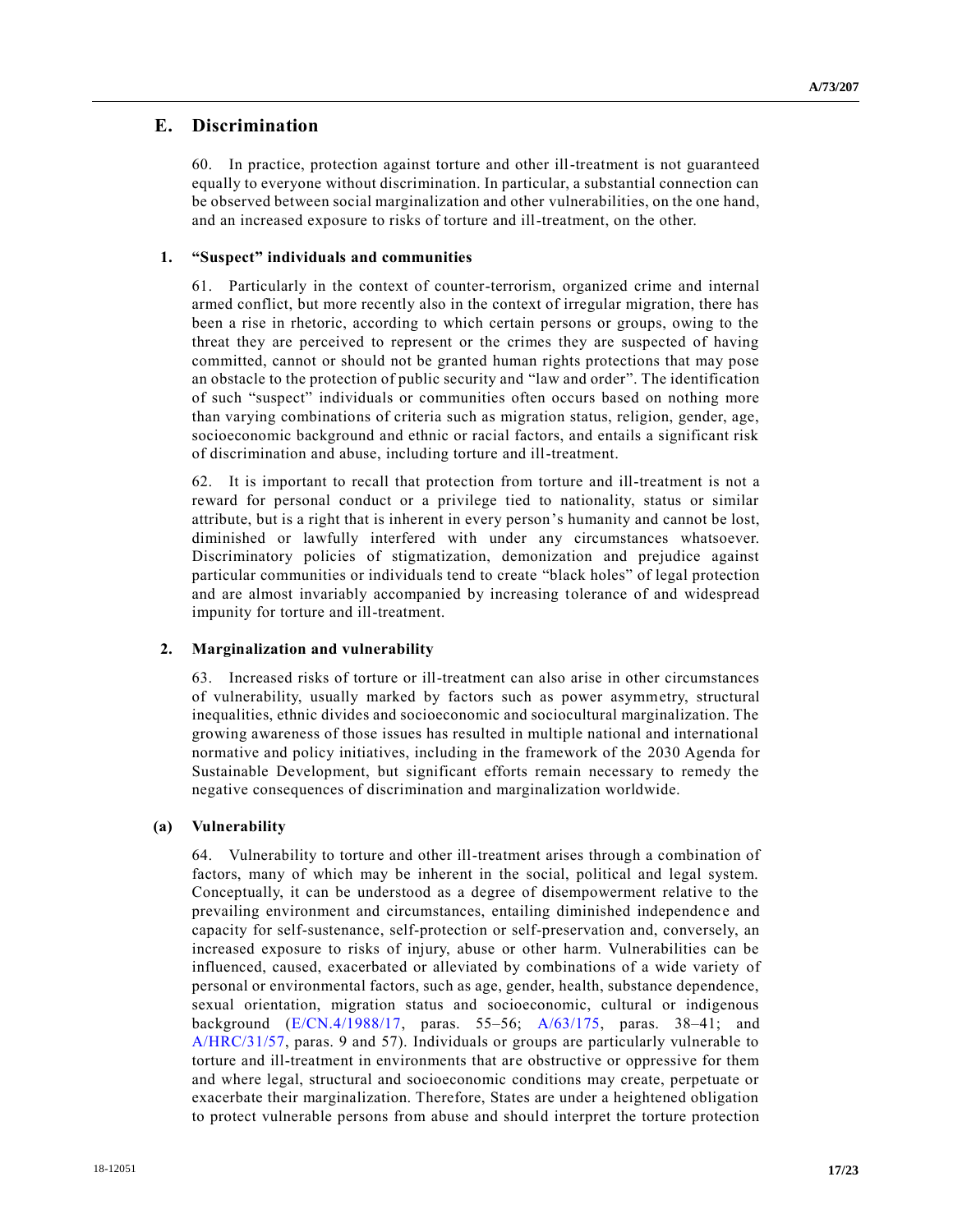framework against the background of other human rights norms, such as those developed to eliminate racial discrimination and discrimination and violence against women, and those designed to protect the rights of children and persons with disabilities.<sup>17</sup>

#### **(b) Socioeconomic marginalization**

65. Socioeconomic marginalization is an important factor exposing persons to abuse by States and non-State actors. Torture, ill-treatment, arbitrary detention and inhuman or degrading conditions of detention are most likely to be inflicted on persons belonging to the poorest and most disadvantaged sectors of society. Persons living in poverty and those experiencing homelessness or living in illegal settlements often lack access to basic necessities and public services, such as water, food, hygiene and health care, and are legally or de facto disenfranchised. Such marginalization and disempowerment foster the irregular generation of income for life sustenance, often through petty criminality. At the same time, tough penal policies and excessive recourse to incarceration give rise to a vicious cycle of violence and incarceration that expose the most marginalized to an almost inescapable downward spiral of brutalization. Socioeconomically marginalized persons are also most likely to be "scapegoated" by State officials, including by being coerced into confessing to crimes they have not committed, or abused by organized criminals and other non-State actors. Police are often slow to protect the poor against such violence, or may even demand "protection money" in return. To make matters worse, the stigma and marginalization faced by those in poverty often mean that their complaints of ill-treatment are taken less seriously [\(A/72/502,](https://undocs.org/A/72/502) paras. 9–12, and [A/HRC/28/68/Add.3\)](https://undocs.org/A/HRC/28/68/Add.3).

### **(c) Persons deprived of their liberty**

66. Places of detention are particularly disempowering environments that combine power asymmetry, stigmatization and discrimination with other forms of vulnerability. Persons deprived of their liberty are often wrongly seen as outcasts not deserving of sympathy, resources or protection, which leaves them exposed to a heightened risk of torture and ill-treatment [\(A/HRC/13/39/Add.5,](https://undocs.org/A/HRC/13/39/Add.5) paras. 237 and 257). Those risks are greatest during apprehension and the early stages of custody, in incommunicado detention and, more generally, under policies of over-incarceration [\(A/71/298,](https://undocs.org/A/71/298) paras. 8 and 45). The risks and marginalization associated with detention are further exacerbated in the case of persons with particular vulnerabilities.

#### **(d) Health-care settings**

**\_\_\_\_\_\_\_\_\_\_\_\_\_\_\_\_\_\_**

67. Health-care settings are an example of a particular context in which substantial and complex risks of torture and ill-treatment materialize in interaction with other characteristics and structural or situational factors. It has been observed that, with regard to ensuring free and informed consent to health-care treatment, the power imbalance between doctors and patients, exacerbated by stigma and discrimination, results in individuals from certain groups of patients being disproportionately vulnerable to having informed consent compromised. The risk is particularly high in the context of forced institutionalization and treatment of persons with psychosocial disabilities, who are often stripped of their legal capacity and not, or only inadequately, involved in decisions taken with regard to their treatment [\(A/HRC/22/53\)](https://undocs.org/A/HRC/22/53).

<sup>&</sup>lt;sup>17</sup> Committee against Torture, general comment No. 2 (para. 21).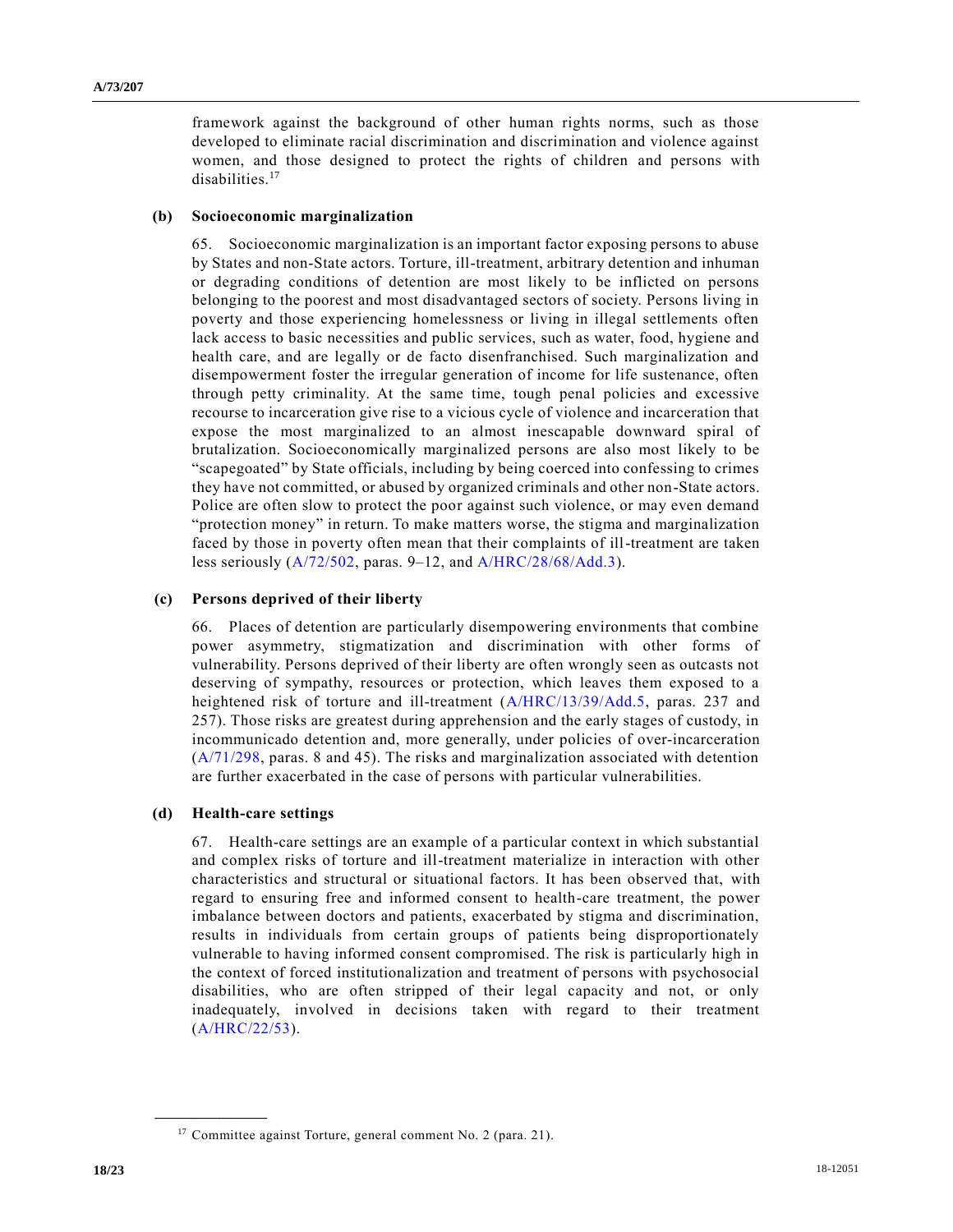# **(e) Children**

68. Children naturally experience greater vulnerability than adults, owing to their stage of development and limited capacity to escape or react to abuse emanating from their environment. That vulnerability is compounded in legal systems that allow or tolerate domestic violence, sexual abuse, child marriage and child labour and is particularly exacerbated in the case of children who are forcibly institutionalized in prisons, juvenile detention centres, orphanages or medical institutions. That children deprived of their liberty are at a heightened risk of depression, anxiety or other psychological trauma and more prone than others to suicide and self-harm has been well documented. Even short periods in detention can substantially undermine the well-being and cognitive development of children. It is therefore of the utmost importance that children not be deprived of their liberty, except as a measure of last resort and in compliance with the principle of the best interests of the child [\(A/HRC/28/68\)](https://undocs.org/A/HRC/28/68).

### **(f) Women and girls**

69. Women and girls often face a heightened exposure to violence and sexual abuse, not only when deprived of their liberty but also in various extra -custodial contexts. That vulnerability is particularly pronounced in legal systems that foster or tolerate the discrimination, oppression and exploitation of women and girls, including through child marriage, forced marriage, marital rape and chastisement, where women's rights to property, divorce or inheritance are restricted, or where they are prevented from obtaining custody of their children or from leaving violent situations [\(A/HRC/7/3,](https://undocs.org/A/HRC/7/3) para. 46, and [A/HRC/31/57\)](https://undocs.org/A/HRC/31/57).

#### **(g) Lesbian, gay, bisexual, transgender and intersex persons**

70. Throughout the world, lesbian, gay, bisexual, transgender and intersex (LGBTI) persons face a substantial risk of torture and ill-treatment, including sexual abuse and humiliation. That vulnerability is particularly pronounced in States in which persons are criminalized, stigmatized, persecuted or harassed for their actual or perceived sex, gender identity or expression, sexual orientation or non-adherence to dominant social norms regarding gender and sexuality [\(A/HRC/31/57,](https://undocs.org/A/HRC/31/57) para. 15, and [A/HRC/19/41\)](https://undocs.org/A/HRC/19/41).

#### **(h) Older persons**

71. Persons approaching the end of natural life expectancy tend to become more dependent and vulnerable, particularly when deprived of their liberty or accommodated in institutionalized care. The general vulnerability of older persons is often exacerbated by systemic and structural barriers to their enjoyment of human rights, including disability-related discrimination, ageism, neglect and disregard. Only a few States provide complaints mechanisms that are accessible to persons with limited communication abilities, <sup>18</sup> or supported decision-making for persons requiring assistance in exercising their legal capacity [\(E/2012/51,](https://undocs.org/E/2012/51) para. 21). In the view of the Special Rapporteur, therefore, older persons' particular experiences of vulnerability and their consequent exposure to a heightened risk of torture and illtreatment deserve broader attention.

## **(i) Persons with disabilities**

**\_\_\_\_\_\_\_\_\_\_\_\_\_\_\_\_\_\_**

72. Persons with disabilities face a heightened risk of torture or ill-treatment in a variety of custodial and extra-custodial contexts. Severe abuse, which can take the

<sup>&</sup>lt;sup>18</sup> Committee against Torture, general comment No. 3 (2012) on the implementation of article 14 by States parties (para. 23).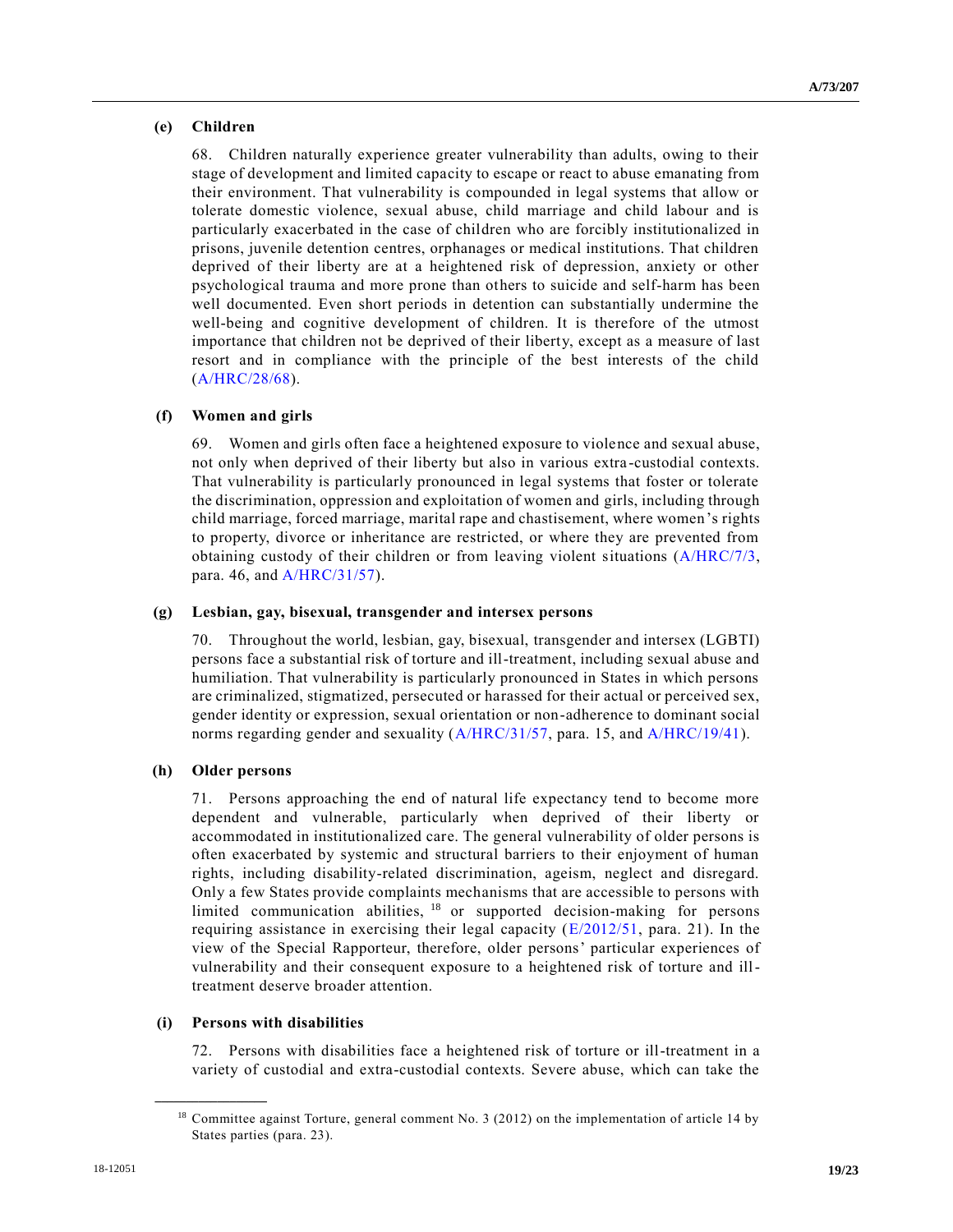form of physical and sexual violence or systemic neglect, remains rampant against persons with physical, psychosocial or intellectual disabilities in a wide variety of contexts and is often combined with the denial of accessible channels of complaint or communication. Disability can intersect with other vulnerabilities that exacerbate the risk of abuse and disempowerment, such as migration status, socioeconomic background or childhood [\(A/55/290,](https://undocs.org/A/55/290) para. 12, and [A/HRC/28/68,](https://undocs.org/A/HRC/28/68) para. 53).

## **(j) Irregular migrants**

73. Throughout the world, migrants in irregular situations face State policies and practices that directly subject them to torture or ill-treatment or expose them to a heightened risk of such abuse. In addition, irregular migrants often face a wide range of intersecting vulnerabilities, stemming from trauma, personal characteristics, societal factors including racism and xenophobia, as well as from the circumstances in which State policies place them by focusing on deterrence, criminalization and discrimination rather than protection, human rights and non-discrimination [\(A/HRC/37/50\)](https://undocs.org/A/HRC/37/50).

### **3. Non-discrimination as a precondition for the eradication of torture**

74. While it is impossible to provide an exhaustive list of groups or persons in situations of vulnerability, the examples outlined above illustrate that any form of discrimination, whether through stigmatization, demonization, marginalization, disregard or otherwise, almost invariably entails a significantly increased risk of torture and related ill-treatment. As this mandate has previously stated, "discrimination… may often contribute to the process of the dehumanization of the victim, which is often a necessary condition for torture and ill-treatment to take place" [\(A/56/156,](https://undocs.org/A/56/156) para. 19). Indeed, not only is the principle of non-discrimination a general principle in the protection of human rights, but the intentional infliction of severe pain and suffering "for any reason based on discrimination of any kind" also constitutes a distinct form of torture. <sup>19</sup> Resisting dehumanizing ideologies that mark certain persons or groups as inferior or unworthy of human rights protections is an indispensable precondition for the prohibition of torture and ill-treatment but also for the fulfilment of the promises enshrined in the Universal Declaration of Human Rights as a whole.

# **IV. Conclusions**

**\_\_\_\_\_\_\_\_\_\_\_\_\_\_\_\_\_\_**

75. **Since the adoption of the Universal Declaration of Human Rights, unprecedented efforts have been made by States, international organizations, civil society and private citizens to eradicate torture and other ill-treatment throughout the world. In particular, the universal recognition of the absolute, non-derogable and peremptory character of the prohibition of torture and other cruel, inhuman or degrading treatment or punishment, and the sophisticated international normative and institutional framework developed to make it a practical reality constitute one of the most significant achievements in human history towards securing respect for the dignity of all human beings without exception or discrimination of any kind and regardless of questions of jurisdiction, territory and nationality.**

76. **Despite this extraordinary achievement, torture and ill-treatment continue to be practised with impunity throughout the world. While the reasons for this sobering reality are many and multilayered, the Special Rapporteur, to the best** 

<sup>&</sup>lt;sup>19</sup> Convention against Torture and Other Cruel, Inhuman or Degrading Treatment or Punishment (art. 1) and Committee against Torture, general comment No. 2 (para. 20).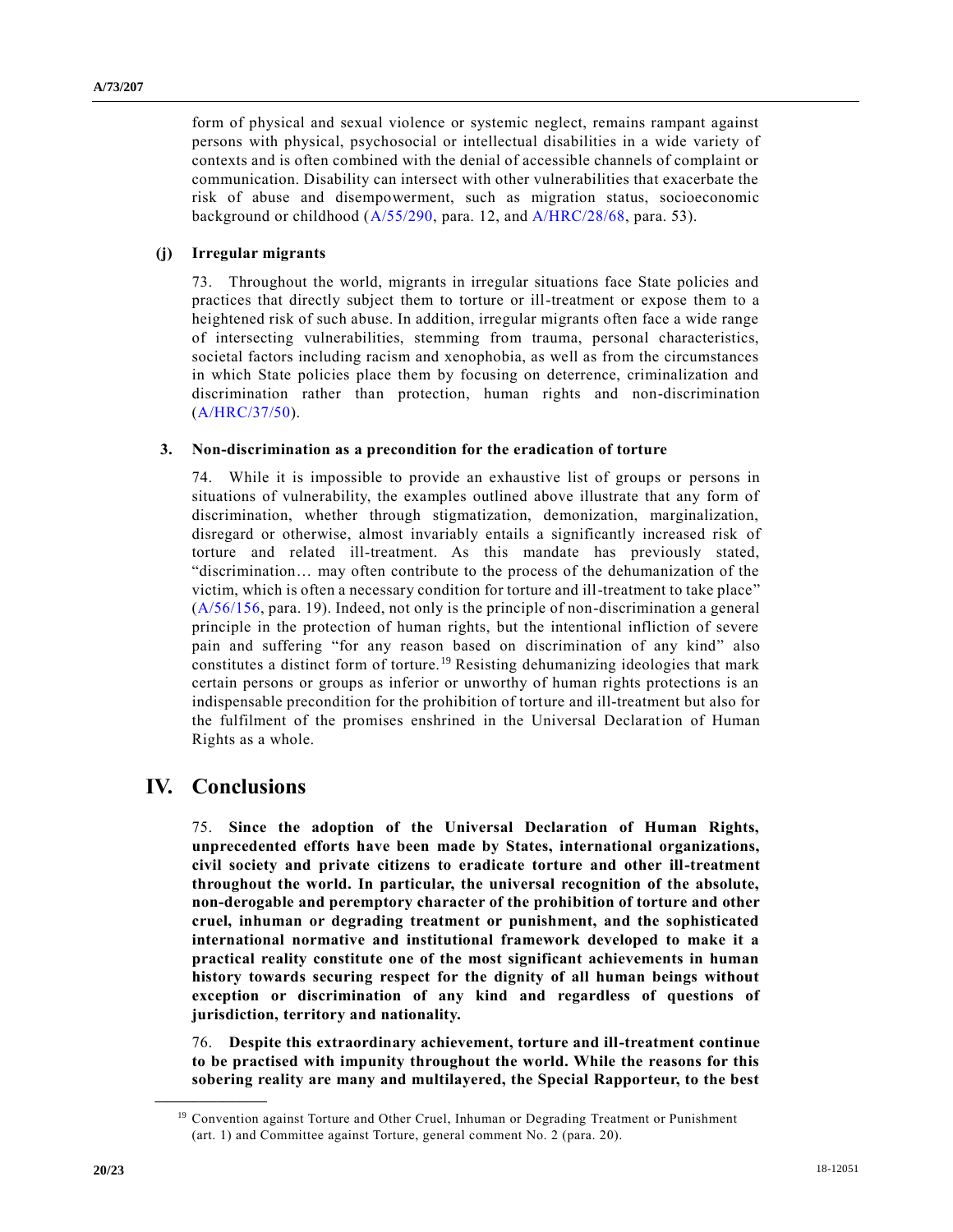**of his personal judgment and conviction, and informed by broad stakeholder consultations, has identified five areas of primary concern:**

(a) **Incomplete adoption of the international framework: The international normative and institutional framework for the eradication of torture and ill-treatment still has not been universally ratified. Treaty adherence and acceptance of the individual complaints procedures of the various treaty bodies remain incomplete;**

(b) **National implementation gap: In many States, a significant gap remains in terms of implementing the international framework at the level of national law and institutions. Shortcomings range from inadequate interpretation of the prohibition of torture and ill-treatment to the absence of preventive safeguards, including effective and independent complaints mechanisms, and from insufficient political will to guarantee the prohibition in practice to inaccessibility and inadequacy of redress and rehabilitation for victims of violations;**

(c) **Challenges to the prohibition itself: Recently, the prohibition of torture and ill-treatment itself has increasingly come under pressure by States seeking to evade their responsibility for violations and through direct challenges to the substantive scope and the absolute and non-derogable character of the prohibition;**

(d) **Violent and discriminatory political narratives: Increasingly violent and discriminatory sociopolitical narratives and environments expose "suspect" individuals and communities, irregular migrants, LGBTI persons and other politically, socially, medically or economically marginalized groups to a heightened risk of torture and ill-treatment;**

(e) **Insufficient protection against non-State actors: In many States, inhabitants enjoy only insufficient protection against violence and abuse inflicted by non-State actors, including organized armed groups, militias, criminal networks, corporate actors and private citizens.** 

# **V. Recommendations**

77. **Recognizing the impossibility of providing detailed guidance on every relevant aspect of the issues raised in this report, the Special Rapporteur herewith reiterates the general recommendations of his mandate** <sup>20</sup> **and, in the light of the challenges outlined above, particularly emphasizes the following specific recommendations:**

(a) **Ratification of international instruments: States should ratify, without reservations, all international legal instruments aiming to give effect to the prohibition of torture and ill-treatment, in particular the Convention against Torture and Other Cruel, Inhuman or Degrading Treatment or Punishment and its Optional Protocol, the International Covenant on Civil and Political Rights and its Optional Protocols, the Rome Statute of the International Criminal Court and other universal and regional instruments, including those intended to protect persons experiencing specific types of vulnerability, such as the Convention on the Rights of the Child, the Convention on the Elimination of All Forms of Discrimination against Women and its Optional Protocol and the Convention on the Rights of Persons with Disabilities;**

<sup>20</sup> [E/CN.4/2003/68,](https://undocs.org/E/CN.4/2003/68) para. 26.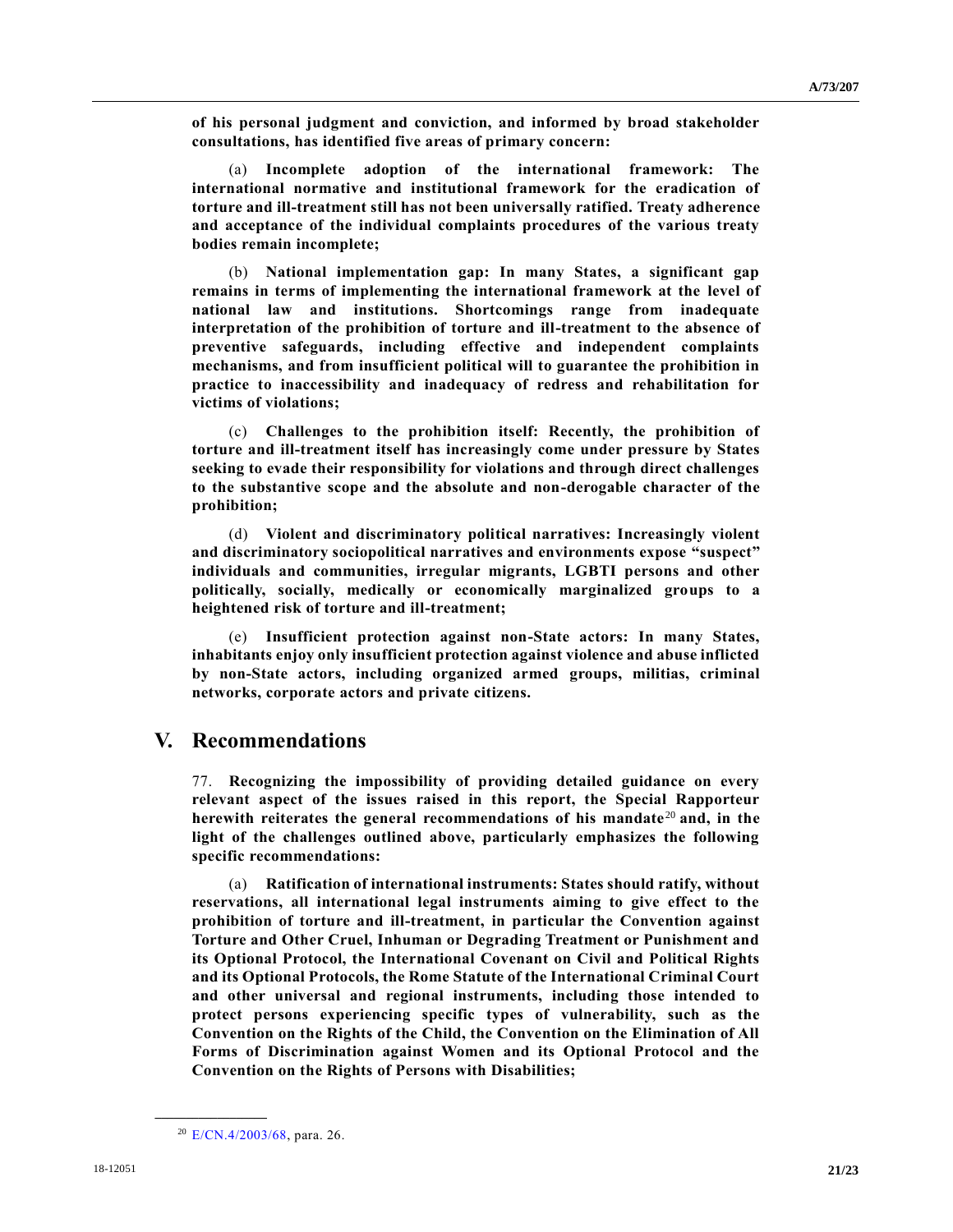(b) **National legislation, policies and practices: States should ensure that their national legislation meets, as a minimum, the requirements of international law and that their policies and practices across all national systems, procedures and institutions are unequivocally oriented towards the eradication of torture and ill-treatment. Most notably, the Special Rapporteur calls on all States to expressly criminalize torture and other forms of ill-treatment, to impose sanctions commensurate with the gravity of such offences and to abolish any legislation providing for corporal punishment or tolerating domestic violence and chastisement, and strongly encourages the universal abolition of the death penalty;**

(c) **National and international institutions: In order to ensure the effective prevention of torture and ill-treatment, the investigation of violations and the provision of redress to victims, States should establish fully independent complaints and investigation mechanisms embedded in an independent, impartial and accessible justice system. Independent national, international and non-governmental monitoring mechanisms, including NPMs and NHRIs, the Subcommittee on Prevention of Torture, the Special Rapporteur, civil society and, in cases of armed conflict, ICRC, should be given full access to all places where persons may be deprived of their liberty or otherwise exposed to a real risk of torture or ill-treatment. More generally, States should ensure that civil society and, in particular, human rights defenders can work in an environment free from threats, discrimination and harassment;**

(d) **Preventive safeguards: States should ensure that preventive safeguards against torture and ill-treatment are put into place throughout all institutions, mechanisms and procedures. In particular, persons deprived of their liberty should be given the opportunity to inform their relatives, to contact a lawyer and to see a physician immediately after arrest and to access independent complaints mechanisms at any time. Inmates, particularly those experiencing specific vulnerabilities, should be protected at all times against violence and abuse by staff and other inmates. Incommunicado detention should be prohibited and criminalized under national law. Open-ended administrative detention without regular independent review should be abolished, as should detention or forced institutionalization based exclusively on a person's disability, legal capacity, migration status or similarly appropriate criteria;**

(e) **Training: All personnel that may be engaged in operations involving the use of force should be trained with a view to avoiding any excessive use of force. Prosecutors, investigators and other personnel involved in the questioning of suspects should move away from confessions-based investigation and receive specialized training in forensic, non-coercive interviewing. An international, multi-stakeholder process should produce a universal protocol for this purpose [\(A/71/298\)](https://undocs.org/A/71/298). Personnel tasked with medical examinations, the determination of migration status or the judicial adjudication of alleged abuse should be provided with function-specific training in the identification and documentation of the signs of torture and ill-treatment in accordance with the Istanbul Protocol;**

(f) **Legal review: In the development, procurement or trading of weapons, restraints and other equipment or technologies likely to inflict pain, suffering or humiliation, States should conduct systematic legal reviews with a view to determining whether their use, in some or all circumstances, would violate the prohibition of torture and ill-treatment or any other obligation under international law, or would significantly increase the risk of such violations occurring;**